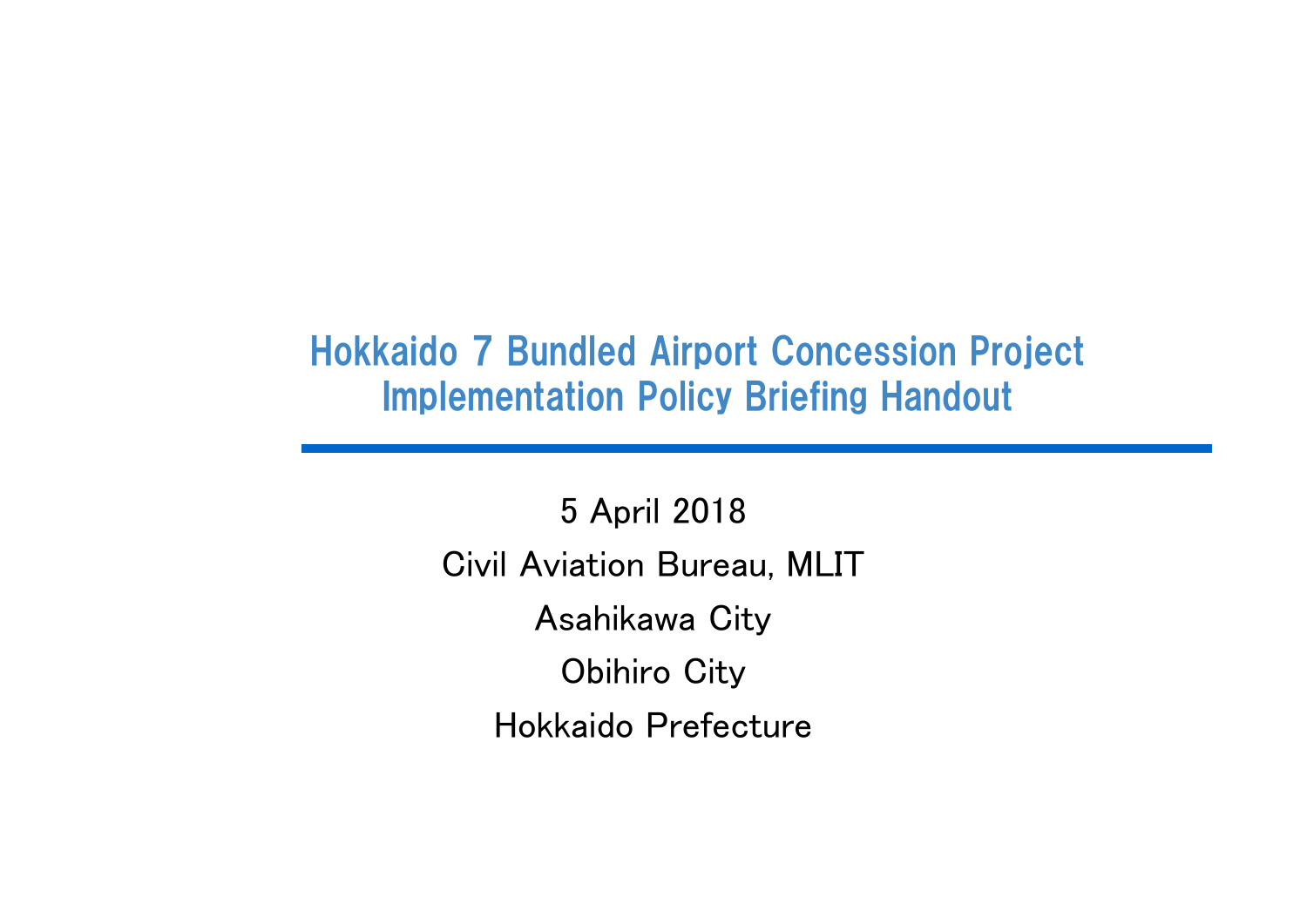# **Contents**

- 1. Outline of Project
- 2. Project Period, Commencement of Airport Operations, Public Extension Option
- 3. Project Methods (Purchase of Building Facility Operator etc.  $\cdot$ Concession Rights for Parking Facility)
- 4. Businesses and services proposed by the Preferred Negotiation Right Holder
- 5. Considerations to be paid by for the Operating Rights (Subsidies in the case of the 3 municipal airports)
- 6. Obihiro Airport construction works to improve surface conditions of its runways etc.
- 7. Addressing other opinions received in the Market Sounding Process
	- ・ Simplified First Screening
	- ・ Disclosure Documents in English
	- ・ Participation Requirements for Building Facility Operator
- 8. Cancellation of the Operation Rights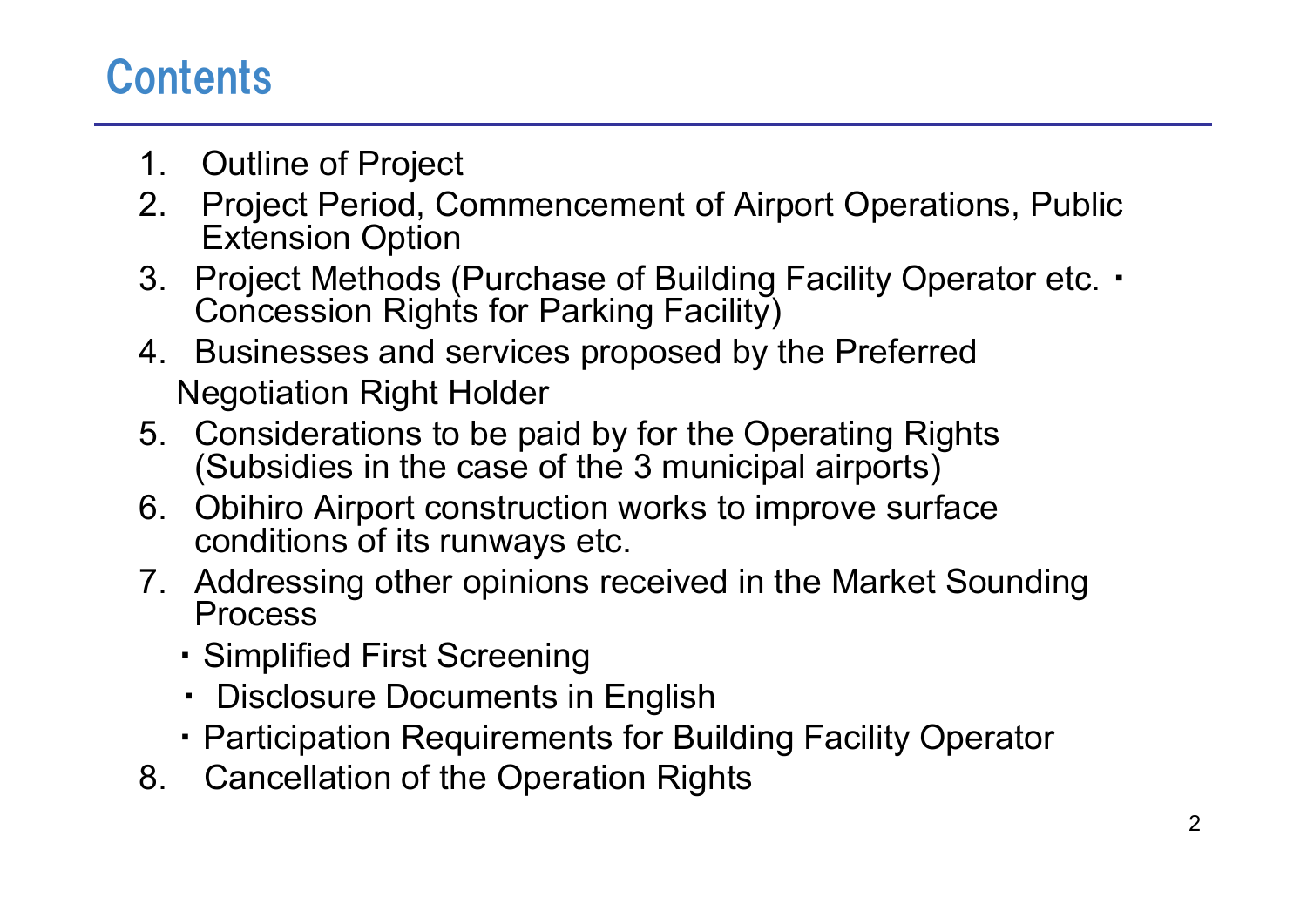# 1.Outline of Project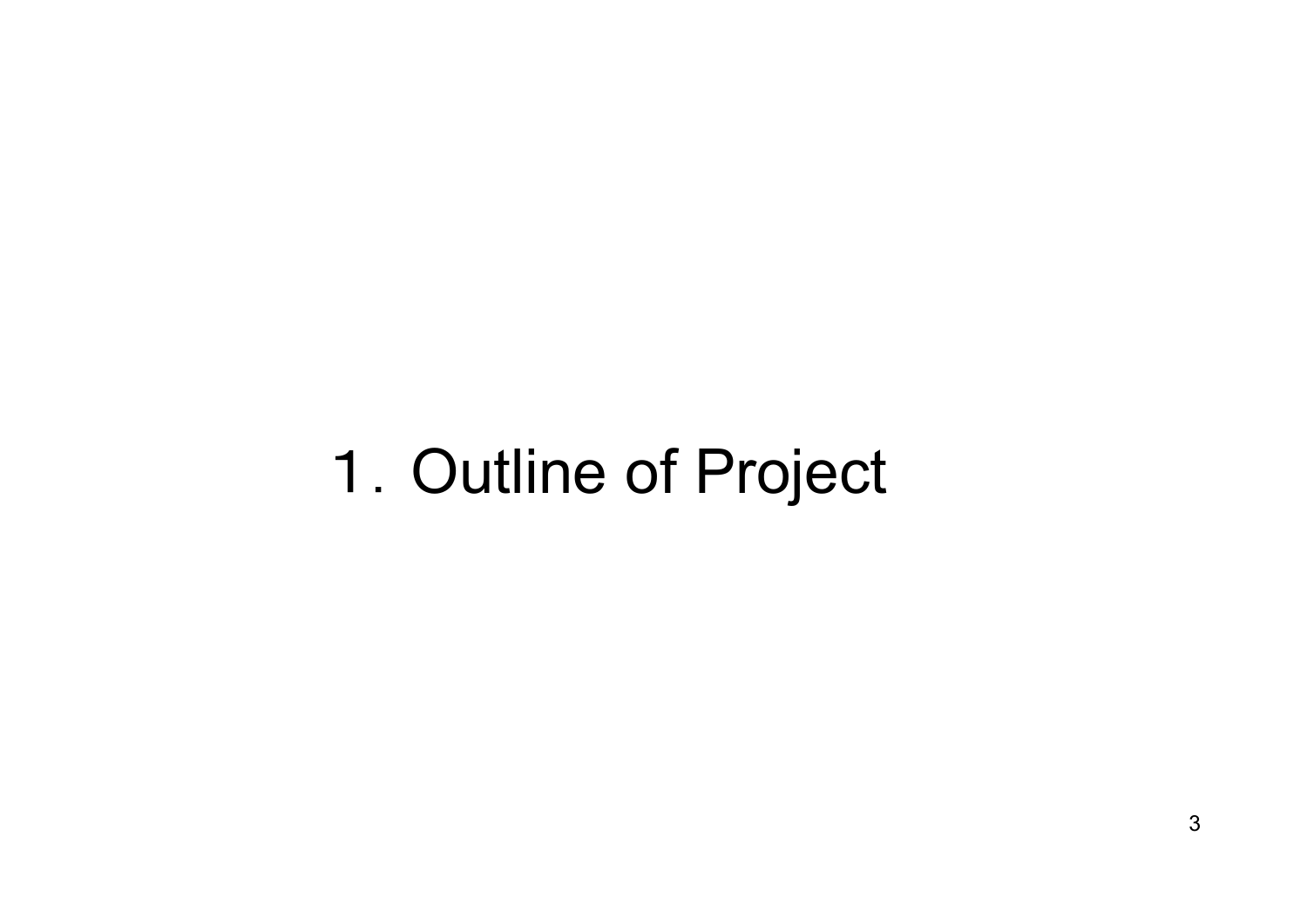# Outline of Project

- 1. This project is to collectively outsource to the private sector the operation of 7 airports in Hokkaido which are currently managed by 4 different administrators.
	- National airport (Civil Aviation Bureau, MLIT) ~New Chitose, Wakkanai, Kushiro and Hakodate Airports  $\checkmark$
	- $\checkmark$  Specific municipal airport (Asahikawa City, Obihiro City)  $\sim$  Asahikawa and Obihiro Airports
	- $\checkmark$  Municipal airport (Hokkaido Prefecture)  $\sim$  Memanbetsu airport
- 2. Structure of the Implementation Policy, Application Guidelines and the Project Agreement



3. Matters in need of coordination among the administrators will be discussed under the "Agreement among 4 administrators" to be executed.

4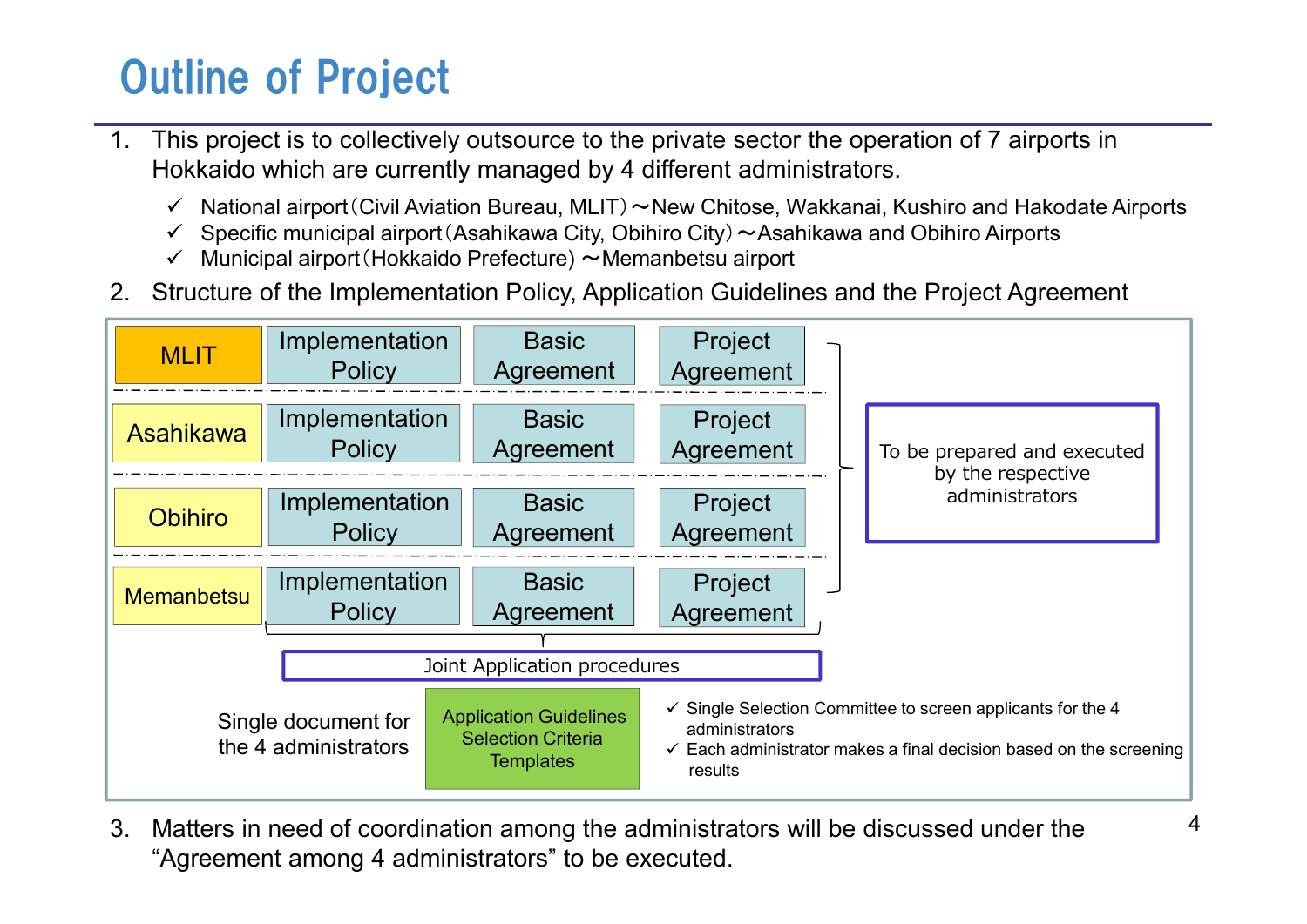## 【Reference】 Outline of the Agreement among 4 Administrators

| <b>Items</b>                                          | <b>Outline</b>                                                                                                                                                                         |
|-------------------------------------------------------|----------------------------------------------------------------------------------------------------------------------------------------------------------------------------------------|
| $\cdot$ Items on the agenda among 4<br>administrators | Discuss items on the agenda* among 4 administrators                                                                                                                                    |
| • Setting up of the secretariat                       | The secretariat for the discussion among 4 administrators shall be set<br>up by MLIT                                                                                                   |
| • Discussion period                                   | Discussion shall be finalized within 30 days with the results to be<br>reported to the SPC. However, the discussion period may be extended<br>subject to agreement by 4 administrators |
| ·Monitoring                                           | One stop monitoring system to be implemented to reduce the burden<br>of the SPC.                                                                                                       |
| · Respect discussion results                          | 4 administrators shall respect the discussion results                                                                                                                                  |
| • Validity period                                     | The agreement among 4 administrators shall be valid until the closing<br>day of the Airport Operating Business                                                                         |

\*While the Agreement among 4 Administrators is planned to be disclosed along with the Application Guidelines, the following items which require the Administrators consent or agreement between the 4 administrators are likely to be included.

- ‐Agreed Extension
- ‐Public Extension Option
- ‐Optional business outside of the Airport Site
- ‐Transfer of Voting Shares
- ‐ Amendment of the Project Agreements
- ‐Cancellation of the Project Agreements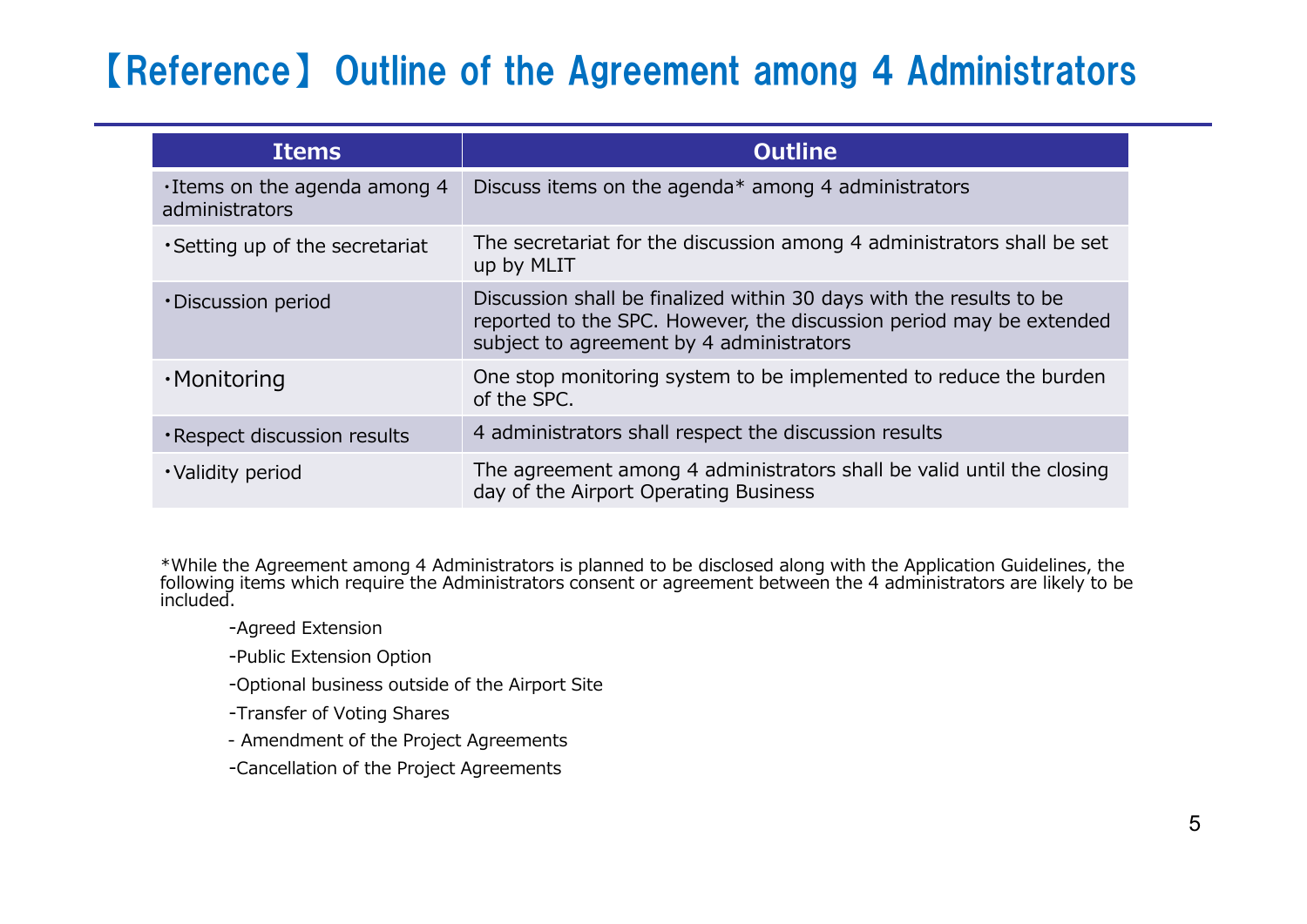2. Project Period, Commencement of Airport Operations, Public Extension Option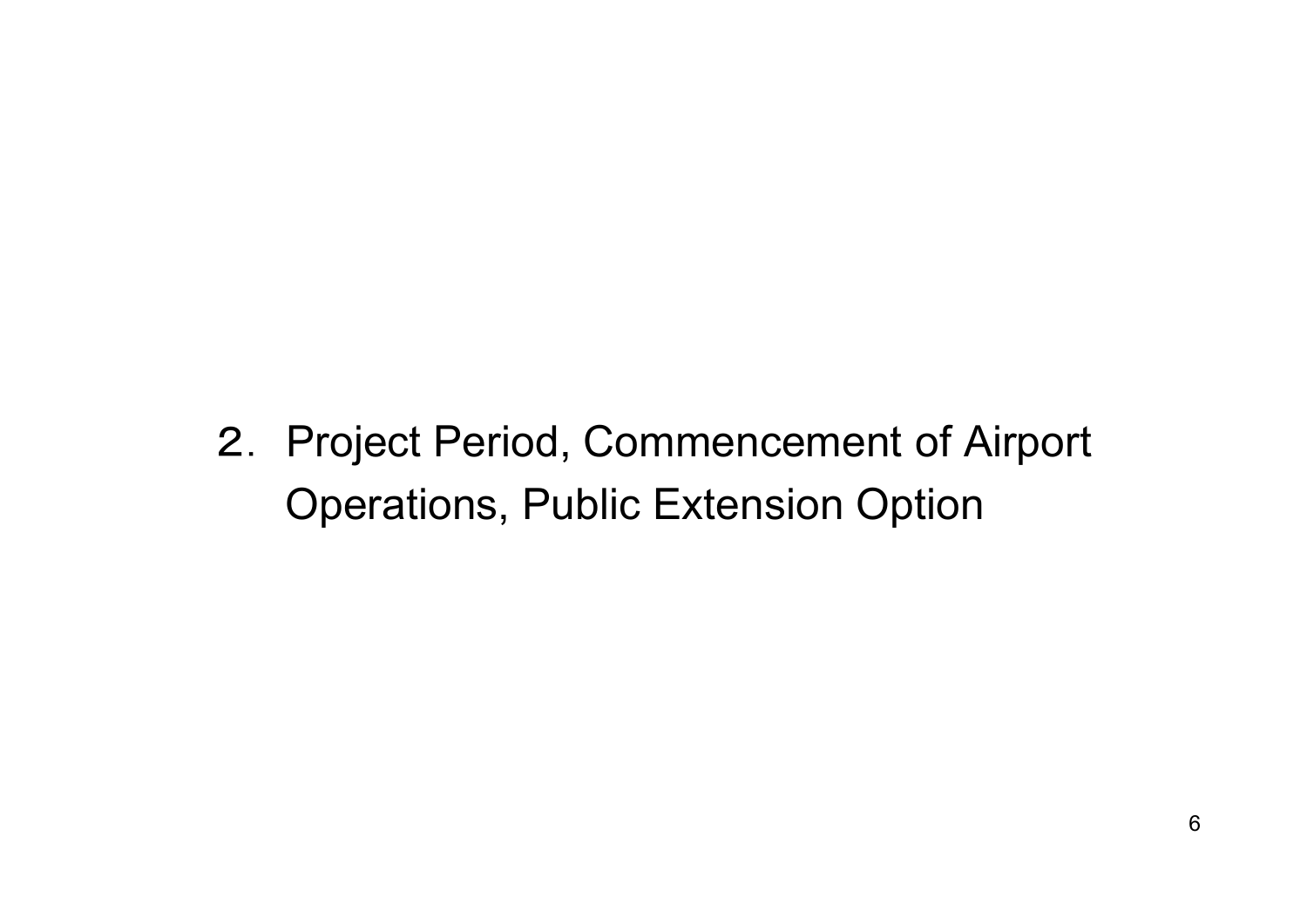## Project Period ・ Commencement of Airport Operations

Airport Operations to start in phases from Jun. 2020 onwards after Building Facility Business (airport terminal building) starts for all 7 airports in Jan 2020. This is based on the opinions gathered in the Market Sounding to ensure a smooth handover of the airport operations.

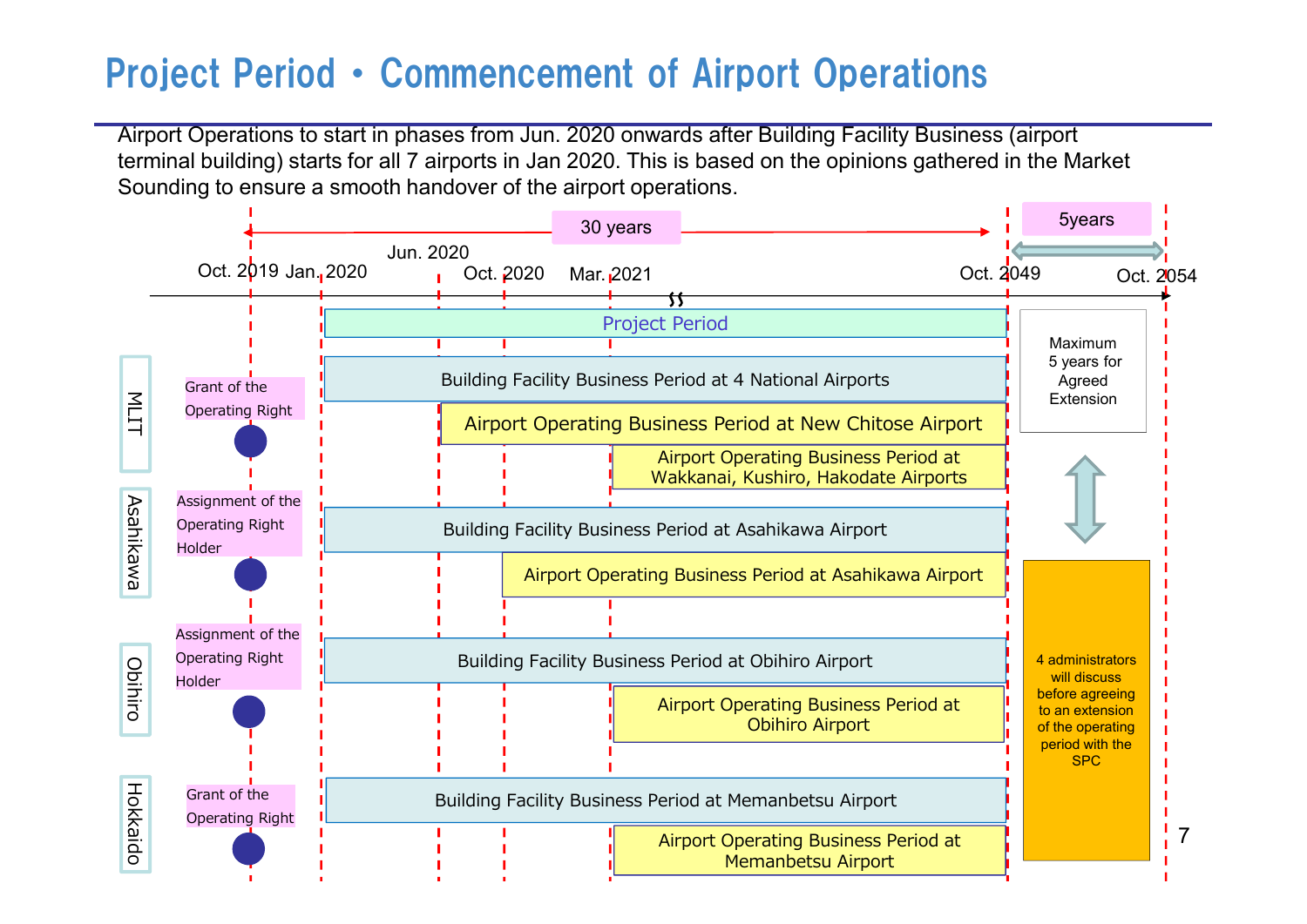## Public Extension Option

## (the below shows an example with a 3 year Agreed Extension Period)

- $\checkmark$  Should an Agreed Extension be in place for Project Agreement A, the 4 administrators will discuss how the end of the Business Period should be handled (before the earliest day to commence business succession )and decide whether to exercise the Public Extension Option and align the expiration dates for the 4 Project Agreements.
- There will be no Consideration (i.e. concession fees) to be paid for the extension period in case of Public Extension  $\checkmark$ Option. If the financially independent operation at a municipal airport be difficult, support will be continuously provided to the extent necessary during the extension period.

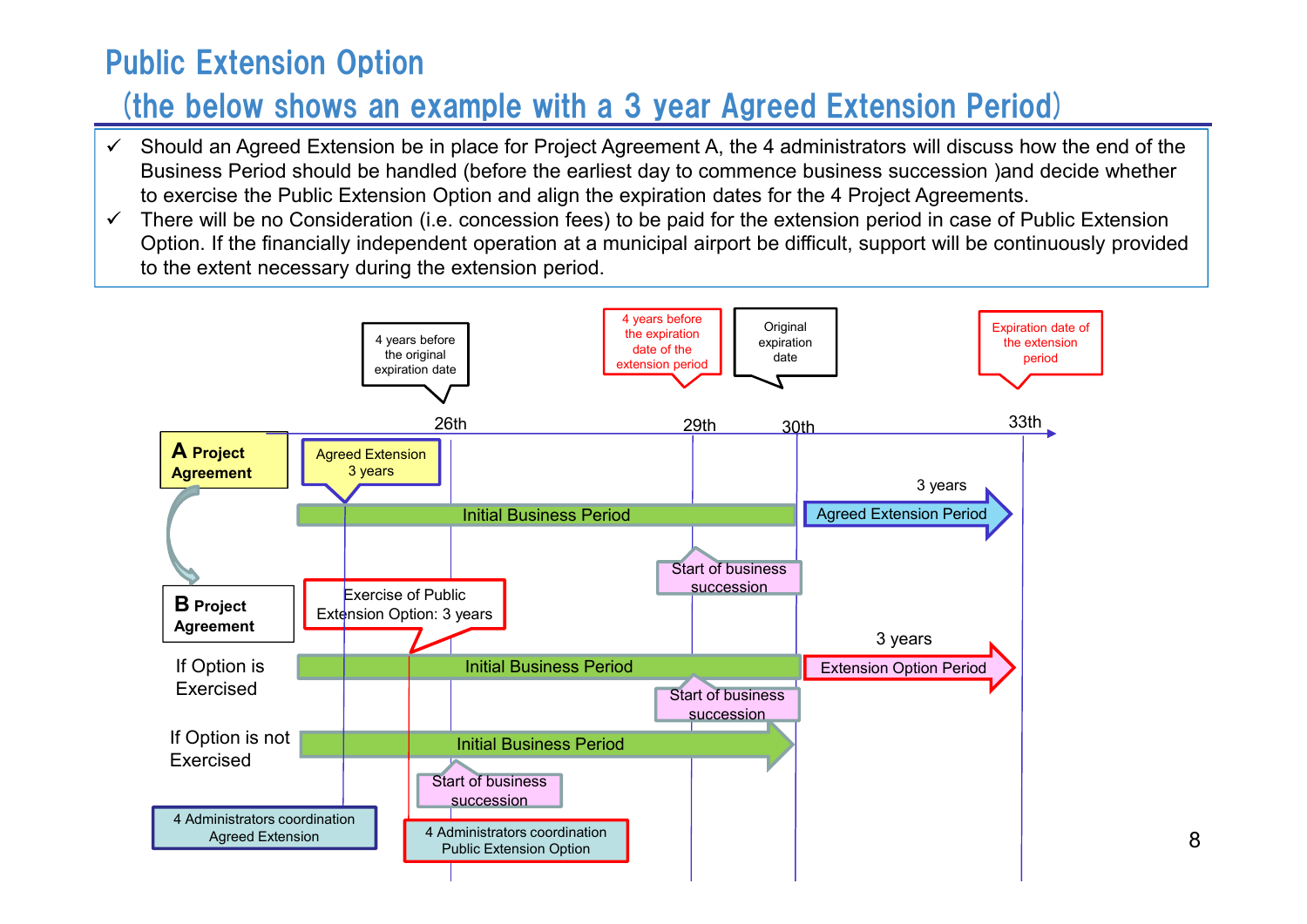3. Project Methods

(・Purchase of Building Facility Operator etc.

・Parking Facility)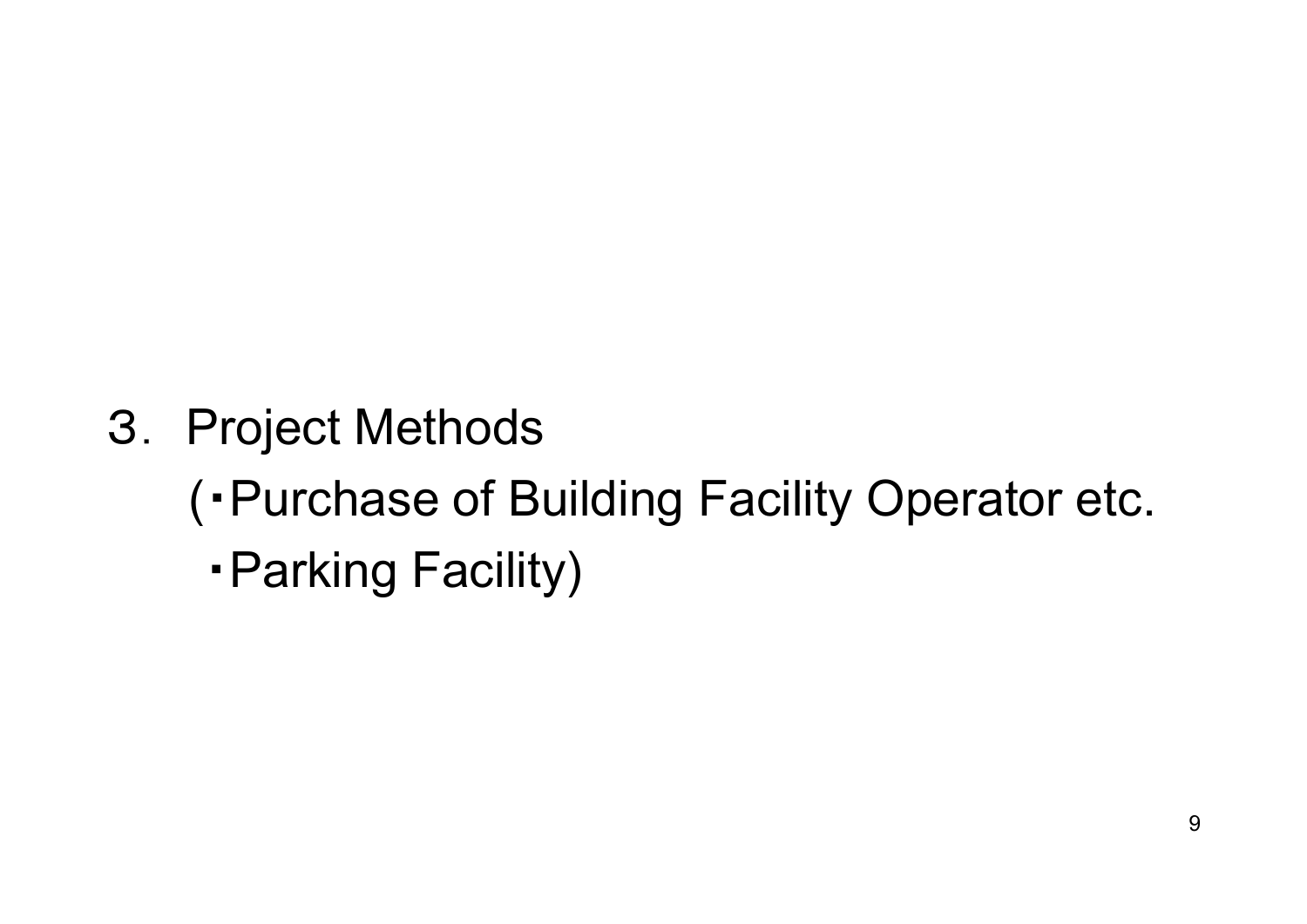## Project Methods (Purchase of Building Facility Operator etc.)

Transfer prices of shares of the Building Facility Operators at 7 airports are as below:

| Share transfer of 9 companies at 7 airports                | Transfer price (100 million yen) $\mathbb X$ |
|------------------------------------------------------------|----------------------------------------------|
| <b>Building Facility Operators</b>                         |                                              |
| 1. New Chitose Airport Terminal Building Co., Ltd.         | 102                                          |
| 2. Sapporo International Air Cargo Terminal Co., Ltd.      | 15.28                                        |
| 3. Wakkanai Airport Building Co., Ltd.                     | 6.51                                         |
| 4. Kushiro Airport Terminal Building Co., Ltd.             | 9.21                                         |
| 5. Hakodate Airport Terminal Building Co., Ltd.            | 43.69                                        |
| 6. Asahikawa Airport Passenger Terminal Building Co., Ltd. | 5.32                                         |
| 7. Obihiro Airport Terminal Building Co., Ltd.             | 14.16                                        |
| 8. Memanbetsu Airport Terminal Building Co., Ltd.          | 11.04                                        |
| Fuelling Facility Operator $\frac{1}{2}$ $\frac{1}{2}$     |                                              |
| 1. Chitose Airport Fuelling Facilities Co., Ltd.           | 9.36                                         |
| Total                                                      | 216.57                                       |

※ The transfer prices are the present agreed amounts

**※※**Chitose Airport Fuelling Facilities (Hydrant facility) is scheduled to transfer the shares on the commencement of 10 Airport Operation Business (Around June 2020)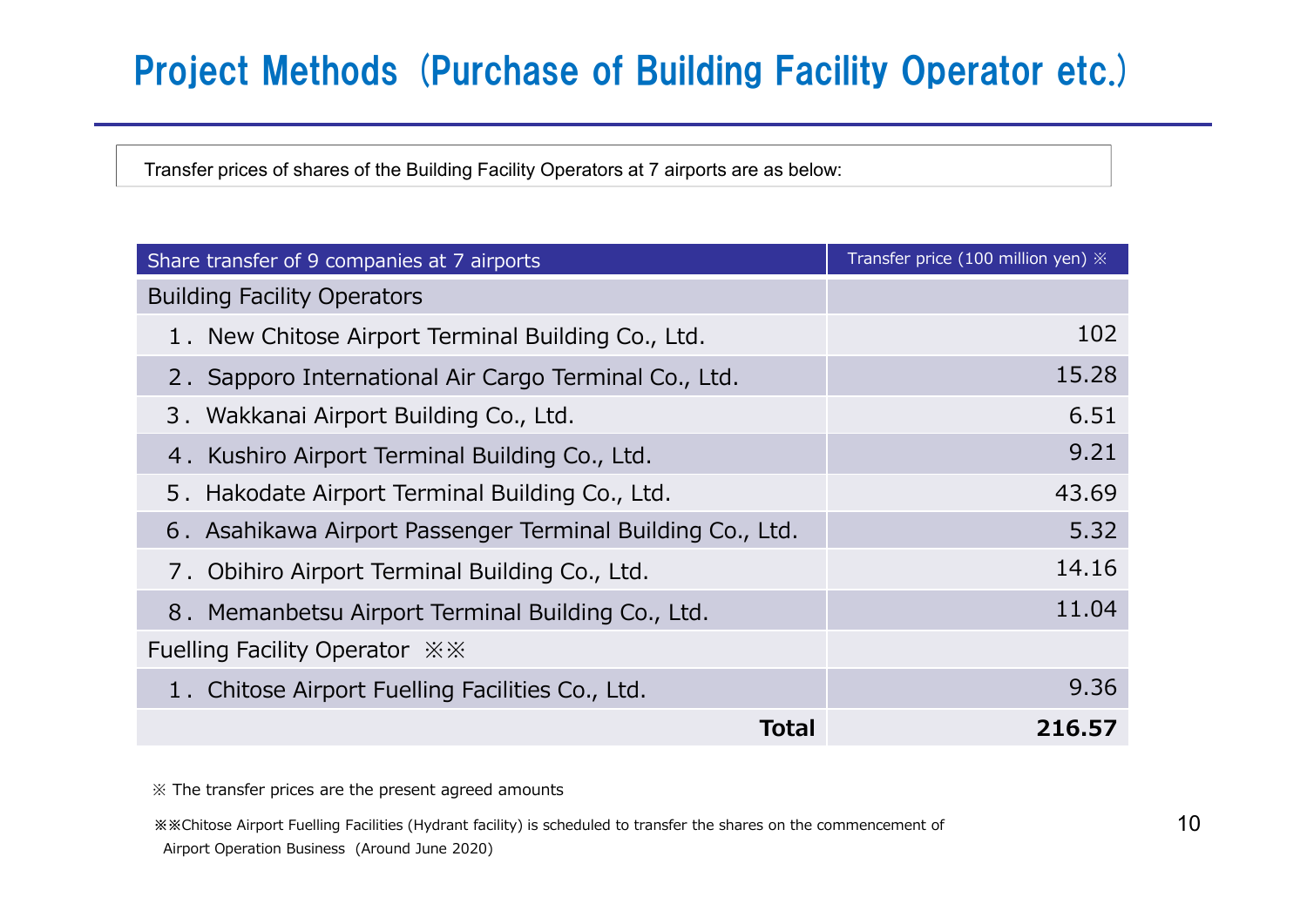Parking facilities at 7 airports will be treated as below (**※**). While the methods of transfer etc. are different, the basic structure for the parking facilities is the same with the administrators granting Operating Rights to the SPC.

| Airport                                                                                                            | <b>Current Owner</b>                             | <b>Treatment</b>                                                                                                                                                                                          |
|--------------------------------------------------------------------------------------------------------------------|--------------------------------------------------|-----------------------------------------------------------------------------------------------------------------------------------------------------------------------------------------------------------|
| Wakkanai Airport: Parking Facility<br>Asahikawa Airport: Parking Facility<br>Obihiro Airport: Parking Facility     | Each administrator                               | <b>Grant of Operating Right</b>                                                                                                                                                                           |
| New Chitose Airport: Parking Facility B<br>Kushiro Airport: Parking Facility<br>Hakodate Airport: Parking Facility | Airport Environment<br>Improvement<br>Foundation | MLIT will grant Operating Rights after being<br>transferred the parking assets from the<br>owner in the left column                                                                                       |
| New Chitose Airport:<br>Parking Facility A, C                                                                      | <b>Chitose Tourist</b><br>Association            | The SPC will purchase the <i>parking business</i><br>from the operator in the left column and<br>then transfer the assets to MLIT. ( **<br>MLIT will then grant Operating Rights.                         |
| Memanbetsu Airport: Parking Facility                                                                               | Memanbetsu<br>Development<br>Corporation         | <b>Grant of Operating Right</b><br>The owner in the left column who currently<br>owns a part of the parking facility assets is<br>obligated to sell them to the SPC under the<br><b>Project Agreement</b> |

**※** Above parking facilities are scheduled to commence operations on the commencement date of Airport Operation Business

**※ ※** The Purchase price for New Chitose Airport Parking Facility A and C business is expected to be 731 Million Yen

**※ ※ ※** The Purchase price for these assets will be disclosed around the time the Application Guidelines are published.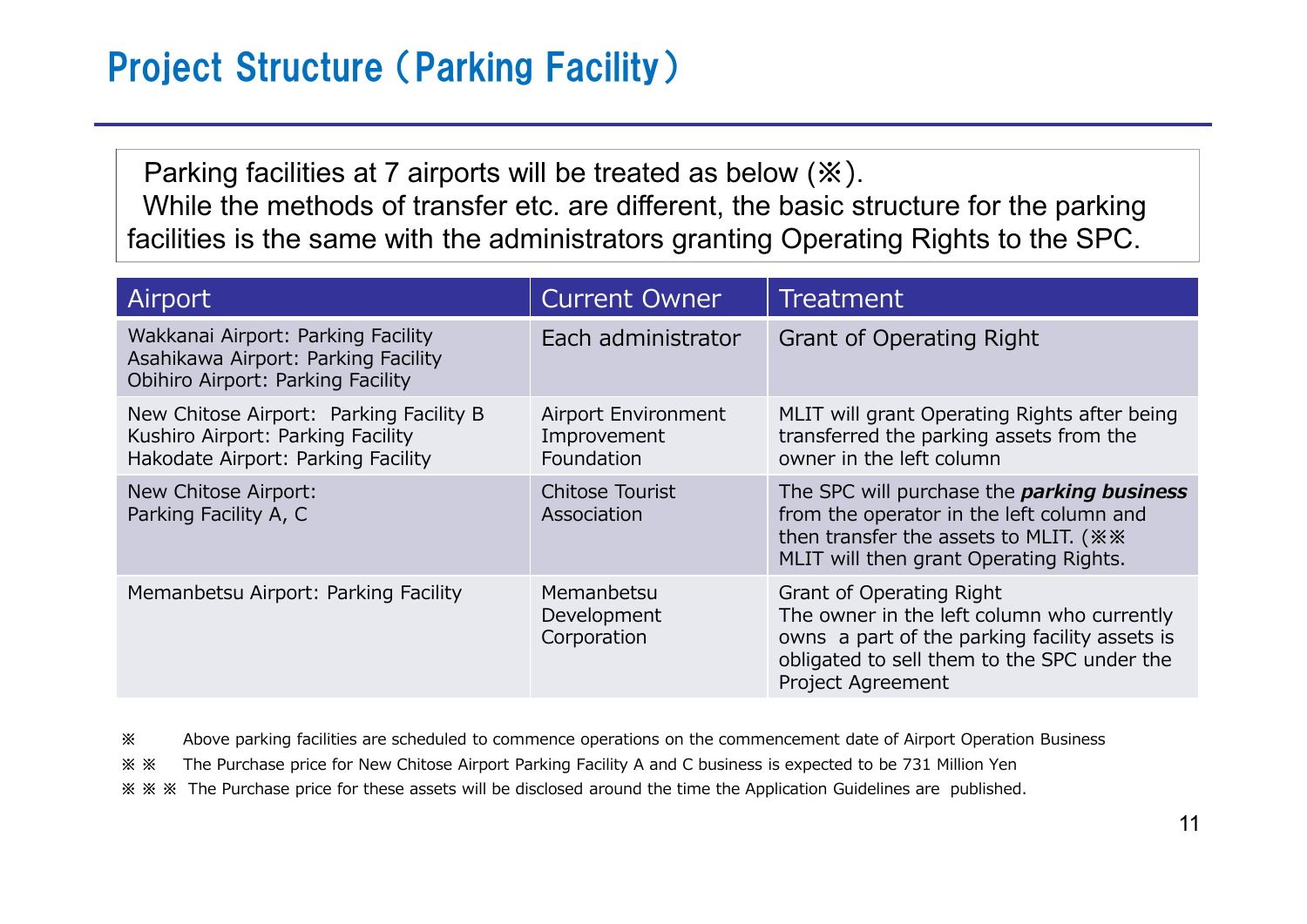# 4.Businesses and services proposed by the Preferred Negotiation Right Holder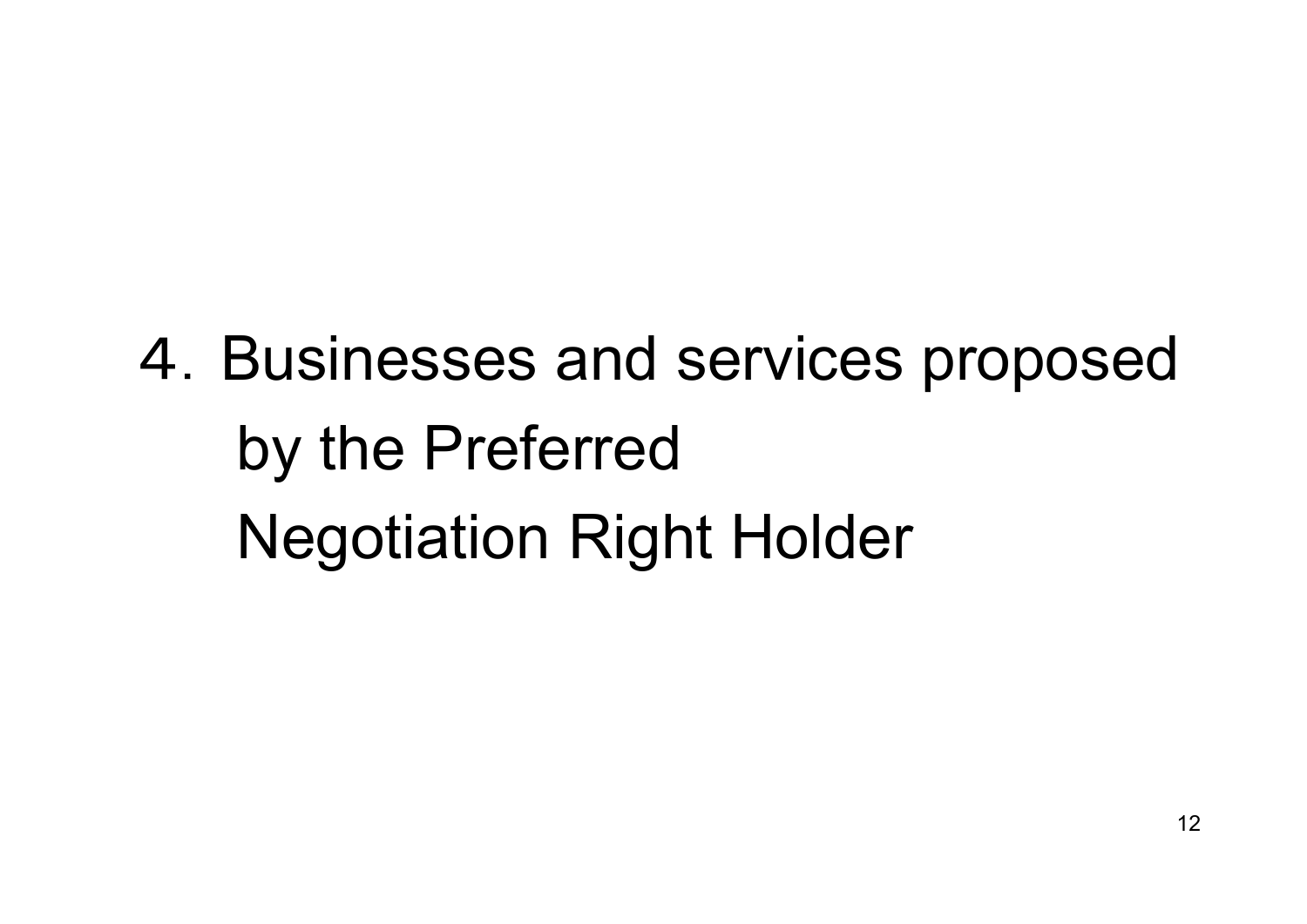#### Businesses and services proposed by the Preferred Negotiation Right Holder

This section covers proposals unique to this project which are to be proposed by the Applicants.

#### ① **Business and services related to the promotion of wide-area tourism in Hokkaido**

- **Definition** 
	- Efforts by the SPC toward wide-area tourism in Hokkaido are expected to be done as a "airport operator"
	- For example, airport route marketing utilizing differing airports to fly in and out, taking into account analysis of passenger demand and airline characteristics.
- **Proposal** 
	- Points to consider when providing proposals
		- The role of the SPC is to be a facilitator teaming up with the various constituents surrounding the airport operations.
		- Wide-area tourism is directly undertaken by the constituents in the region. i.e. Municipalities, tourism boards, tour operators etc.
	- For proposals including the routes that involve the 6 airports in Hokkaido that are not part of this bundling project; only proposals which fit the criteria below will be looked at in the screening process.
		- The routes includes at least one of the 7 bundled airports on the way in or way out, and is benefits from being marketed together
		- The SPC teams up with the owner or local municipalities of the 6 non bundled airport.

#### ② **Businesses and services related to enhancement and strengthening of the air transportation network in Hokkaido**

- Definition
	- For this project "air transport networks" means the network to and from the 7 bundled airports that the SPC operates and manages. (the network circled in green and red)
	- "air transportation network in Hokkaido" means the network within Hokkaido to and from the 7 bundled airports to all the 13 airports in Hokkaido (the network circled in red)
- Proposal
	- Proposals should be submitted for the two networks outlined below.
	- The network circled in green (see chart below)
		- the network to and from the 7 bundled airport to points outside of Hokkaido whether it be elsewhere in Japan or globally.
	- The network circled in red (see chart below)
		- Air transportation network in Hokkaido

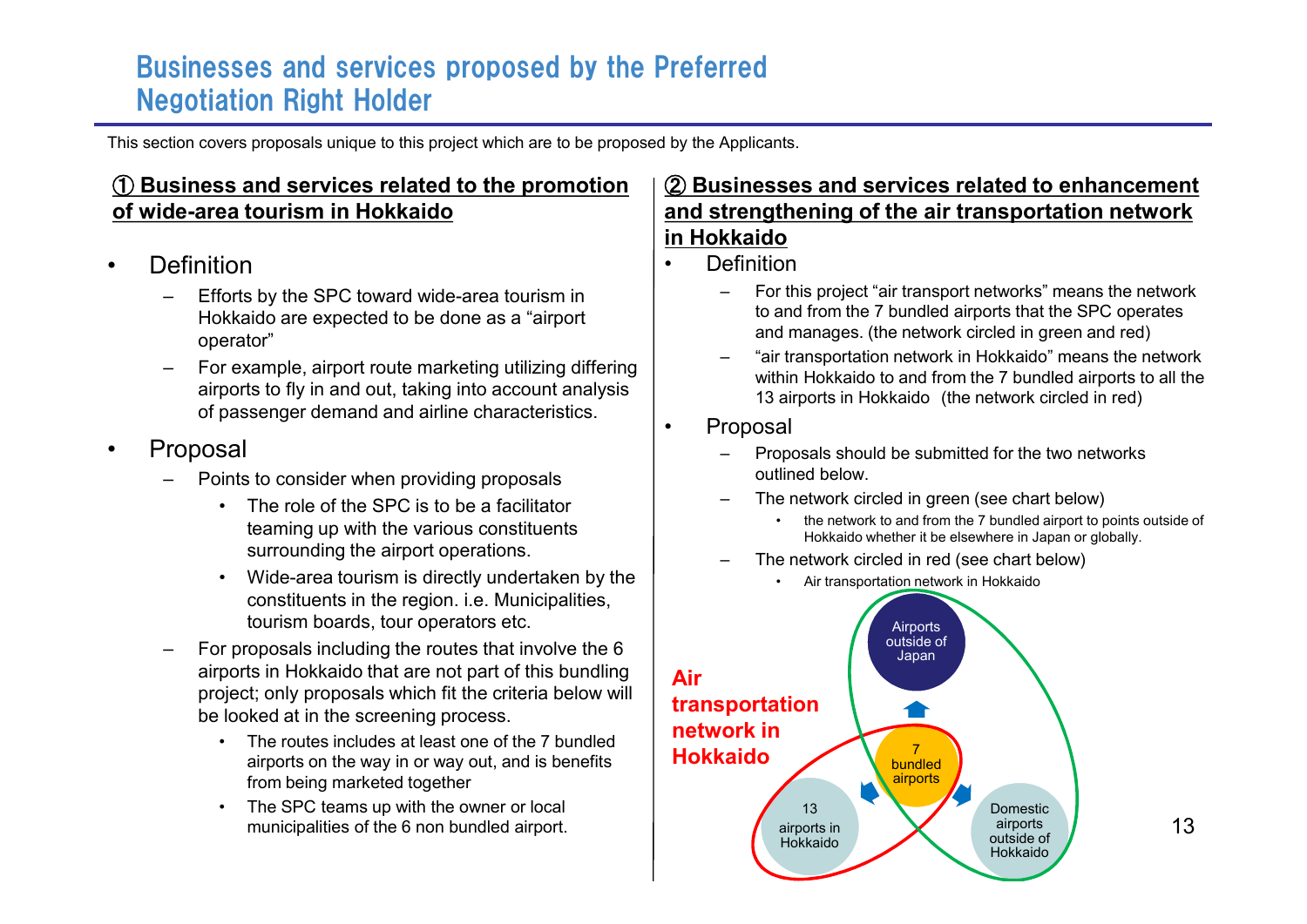5.Considerations to be paid by for the Operating Rights (Subsidies in the case of the 3 municipal airports)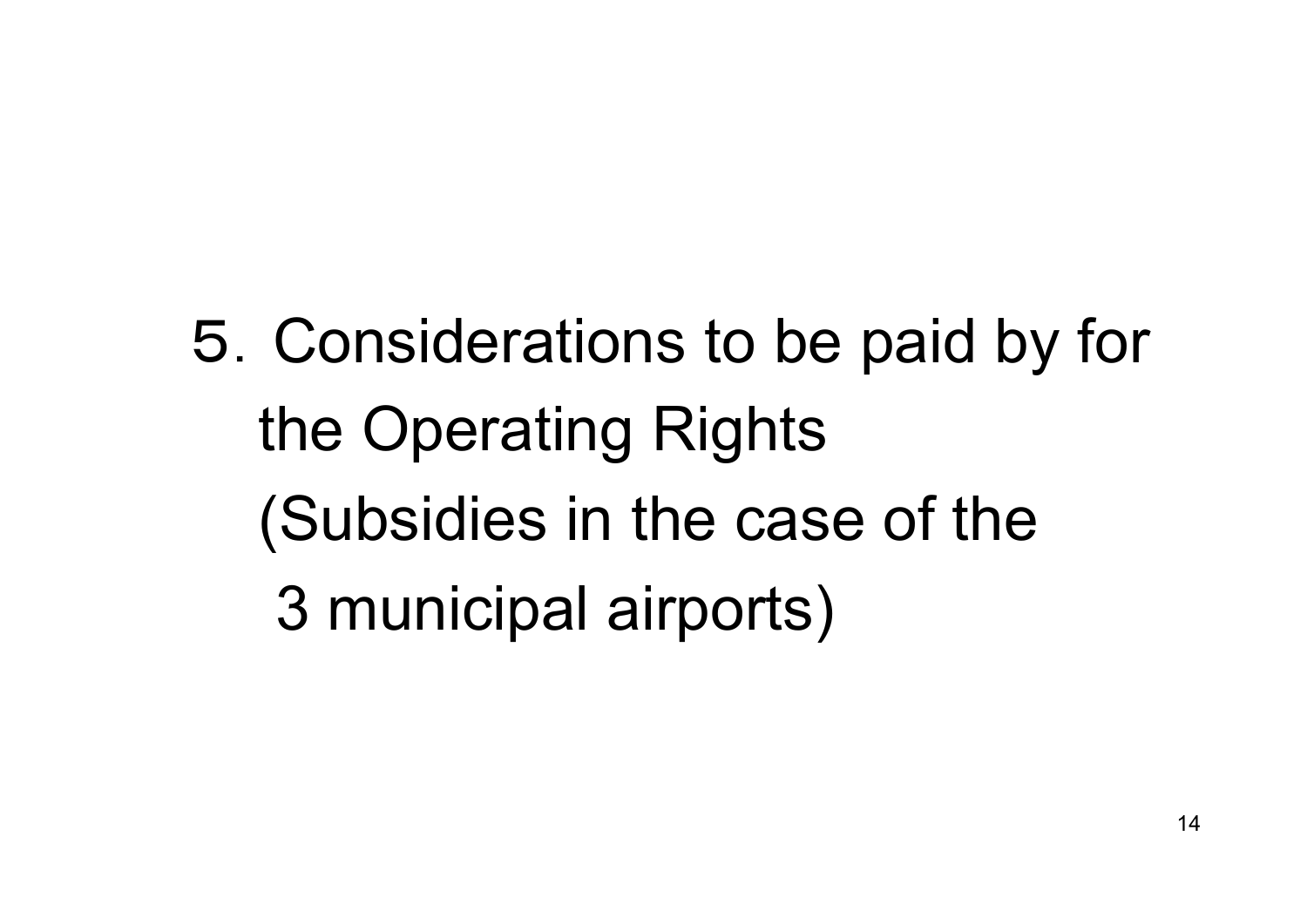#### Considerations to be paid by for the Operating Rights (Subsidies in the case of the 3 municipal airports)

- The 4 Administrators will entrust the operations of the 7 bundled airports to a single SPC.  $\checkmark$
- There will be 4 Project Agreements and the SPC will be able to receive subsidies from the 3 Administrators for the 3 municipal  $\checkmark$ airports so that the profitable airports don't internally subsidize the unprofitable airports.
- The Applicants are to separately propose Considerations for the Operating Rights to the 4 Administrators. In the case of the  $\checkmark$ Asahikawa City, Obihiro City and Hokkaido the Applicants are to propose the amount of subsidies that may be reduced for each of the 3 airports.

| <b>MLIT 4 airports</b> |                                                                                                                                                    |
|------------------------|----------------------------------------------------------------------------------------------------------------------------------------------------|
| <b>Wakkanai</b>        | ♦ Proposal for the Consideration for the Operating Rights<br>1) Upfront Considerations  Minimum 0 yen                                              |
| <b>Kushiro</b>         | This amount is to be proposed by the Applicant<br>2) Annual Considerations  2.4 Billion yen per fiscal year. Fixed amount.                         |
| <b>New Chitose</b>     | ◆ Revenue linked contributions<br>Will come into effect at New Chitose Airport should the number of takeoff-and-landing slots be expanded from the |
| Hakodate               | current 42/hour in the future. Details to be provided when the Application Guidelines are published.                                               |

#### 3 Municipal airports

|                  |                                                                                                                                                                                                                                                                |  | ♦ The Municipalities will be subsidized by the respective Administrators                                  |  |                 |    |  |
|------------------|----------------------------------------------------------------------------------------------------------------------------------------------------------------------------------------------------------------------------------------------------------------|--|-----------------------------------------------------------------------------------------------------------|--|-----------------|----|--|
| <b>Asahikawa</b> | For each of the 3 airports, the Applicants shall propose a reduction of the subsidies from the Maximum<br>subsidy amounts set out below.                                                                                                                       |  |                                                                                                           |  |                 |    |  |
| <b>Obihiro</b>   | 1) Maximum subsidy amounts to be used for Replacement Investments (excluding growth CAPEX) of the<br>Facilities Subject to Operating Right Replacement.                                                                                                        |  |                                                                                                           |  |                 |    |  |
| Memanbetsu       | - This amount which covers the entire Project Period is disclosed in each Implementation Policy.<br>2) Maximum subsidy amounts for the costs of operation<br>- Inclusive of the Replacement investment for assets to be owned by the SPC (and/or subsidiaries) |  |                                                                                                           |  |                 |    |  |
|                  | calculated below.                                                                                                                                                                                                                                              |  | "The Municipalities will each get a resolution from its council obligating itself to the "Subsidy amounts |  |                 | 15 |  |
|                  | Maximum subsidy amounts                                                                                                                                                                                                                                        |  | <b>Proposed reduction</b>                                                                                 |  | Subsidy amounts |    |  |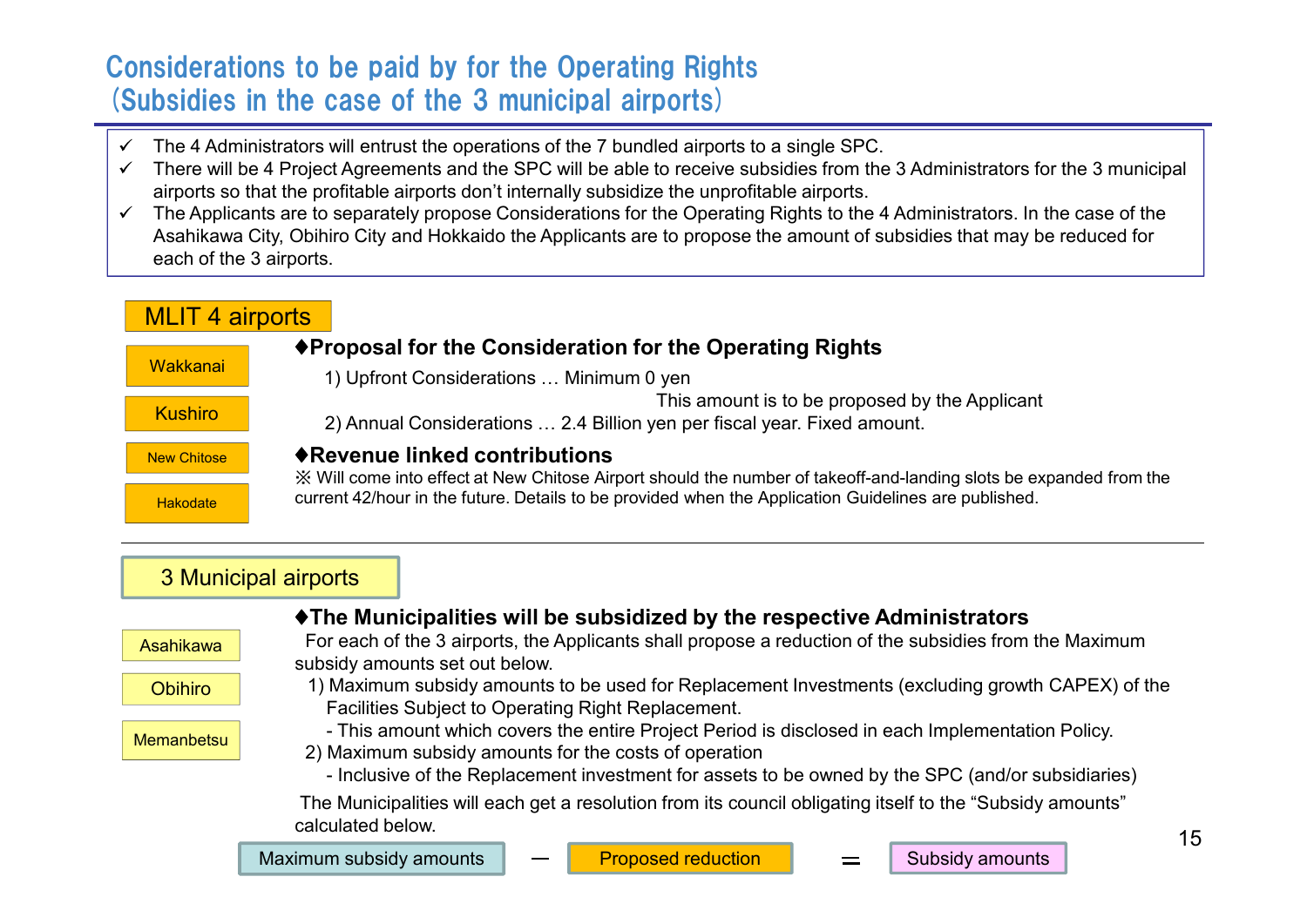# Image of the Subsidy Scheme

#### 3 Municipal airports The Municipalities will subsidize a part of the cost of operations and Replacement Investments. Applicants are to propose the reduction of required subsidies (the sum of  $(1)+(2)$  in the chart below) for each Municipal airports.

#### ①Cost of operations

(including Replacement Investments for SPC owned assets)





- Maximum subsidy amounts calculated based on current  $\checkmark$ loss levels (red box above)
- $\checkmark$  Proposals Reduction to come from improved operation results in the hands of the private sector (Orange dotted line figure above ①)

| <b>Maximum subsidy</b><br>amounts | (100 Million Yen) |
|-----------------------------------|-------------------|
| Asahikawa                         | 44.65             |
| Obihiro                           | 72.76             |
| Hokkaido                          | 50.58             |



- Maximum Subsidy amounts based on forecasts by the  $\checkmark$ Administrator (red box above)
- Proposed Reduction to come from improved operations in  $\checkmark$ the hands of the private sector (Total of the amounts in the Orange dotted line figure above ②)

| <b>Maximum subsidy</b><br>amounts | (100 Million Yen) |
|-----------------------------------|-------------------|
| Asahikawa                         | 99.78             |
| Obihiro                           | 63.07             |
| Hokkaido                          | 109.13            |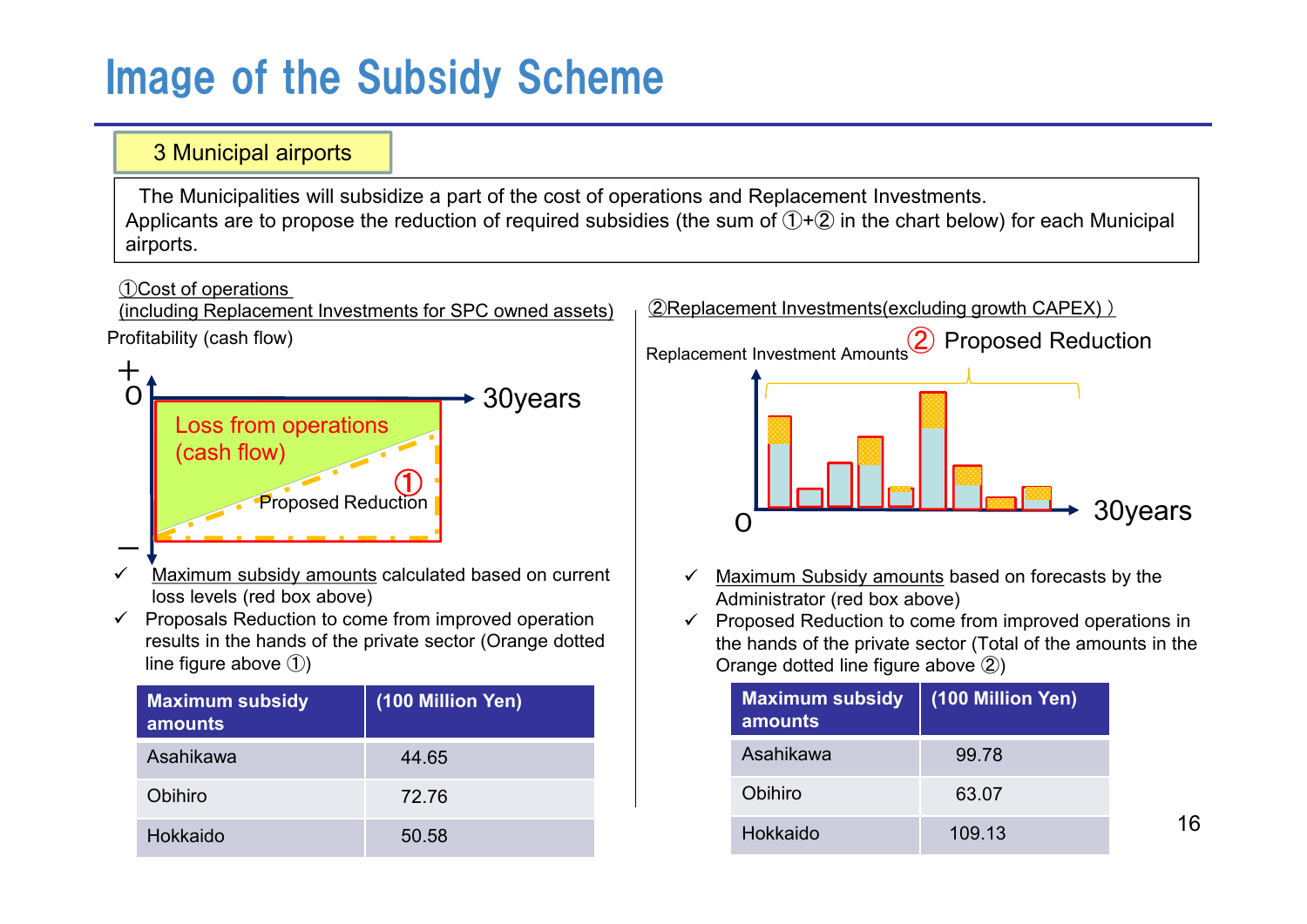6.Obihiro Airport construction works to improve surface conditions of its runways etc.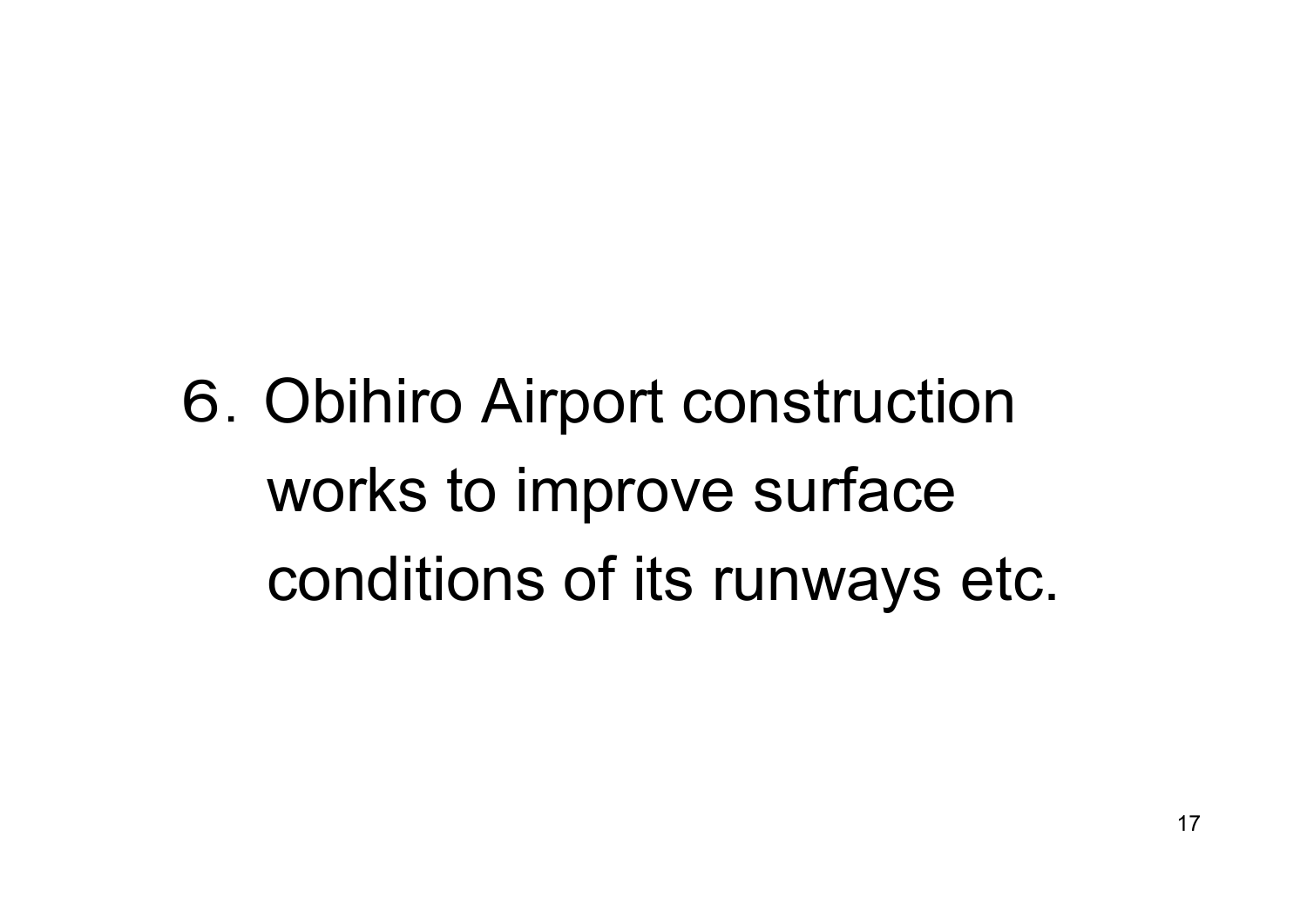### Obihiro Airport construction works to improve surface conditions of its runways etc.

Following construction work to improve runway and taxiway surface conditions at Obihiro Airport to be undertaken.

| EV                           | 2017                         | 2018         | 2019                            | 2020                                            | 2021                    | 2022                    | 2023                                |
|------------------------------|------------------------------|--------------|---------------------------------|-------------------------------------------------|-------------------------|-------------------------|-------------------------------------|
| Construction<br><b>WORKS</b> | Surface level<br>examination | Final design | Runway<br>construction<br>(1/2) | <b>Runway</b><br>construction<br>(2/2) finishes | Taxiwav<br>construction | Taxiway<br>construction | Taxiway<br>construction<br>finishes |

 $\triangleright$  The basic outline of the runway and taxiway construction works for Obhiro Airport and risk allocation is written in the Obihiro Airport Implementation Policy as summarized below.  $\geq$  The details of the construction works will be disclosed along with the Application Guidelines etc.

| <b>Constructi</b><br>on works                                          | <b>Risk</b>                              | <b>Summary of the Implementation Policy</b>                                                                                                                                                                                                                                                                                                                                                                                                                                                                        |    |
|------------------------------------------------------------------------|------------------------------------------|--------------------------------------------------------------------------------------------------------------------------------------------------------------------------------------------------------------------------------------------------------------------------------------------------------------------------------------------------------------------------------------------------------------------------------------------------------------------------------------------------------------------|----|
| [Runway]<br>Scheduled to be<br>completed by<br>end of Oct 2020         | ✔ Construction<br>delay                  | <b>ORegarding the construction delay</b><br>- Obihiro City will bear the risk of construction delay should the runway construction works<br>not be completed ahead of the scheduled Airport Operation Business commencement in<br>Mar 2021.                                                                                                                                                                                                                                                                        |    |
| <b>[Taxiway]</b><br>Scheduled to be<br>completed by<br>end of Oct 2023 | $\sqrt{\ }$ Taxiway<br>construction risk | 2 Taxiway construction<br>Obihiro City shall;<br>- Complete the taxiway construction work on its own responsibility.<br>Release the SPC from the obligation to repair the areas that are subject to the<br>construction work prior to the completion of the construction work,<br>- Compensate the operator or any third party for the damages which may be incurred due<br>to the surface conditions of the relevant area or caused by the construction work prior to<br>the completion of the construction work. |    |
|                                                                        |                                          | 30thers<br>-Obihiro City will disclose relevant information of the construction works upon request from<br>the SPC.                                                                                                                                                                                                                                                                                                                                                                                                | 18 |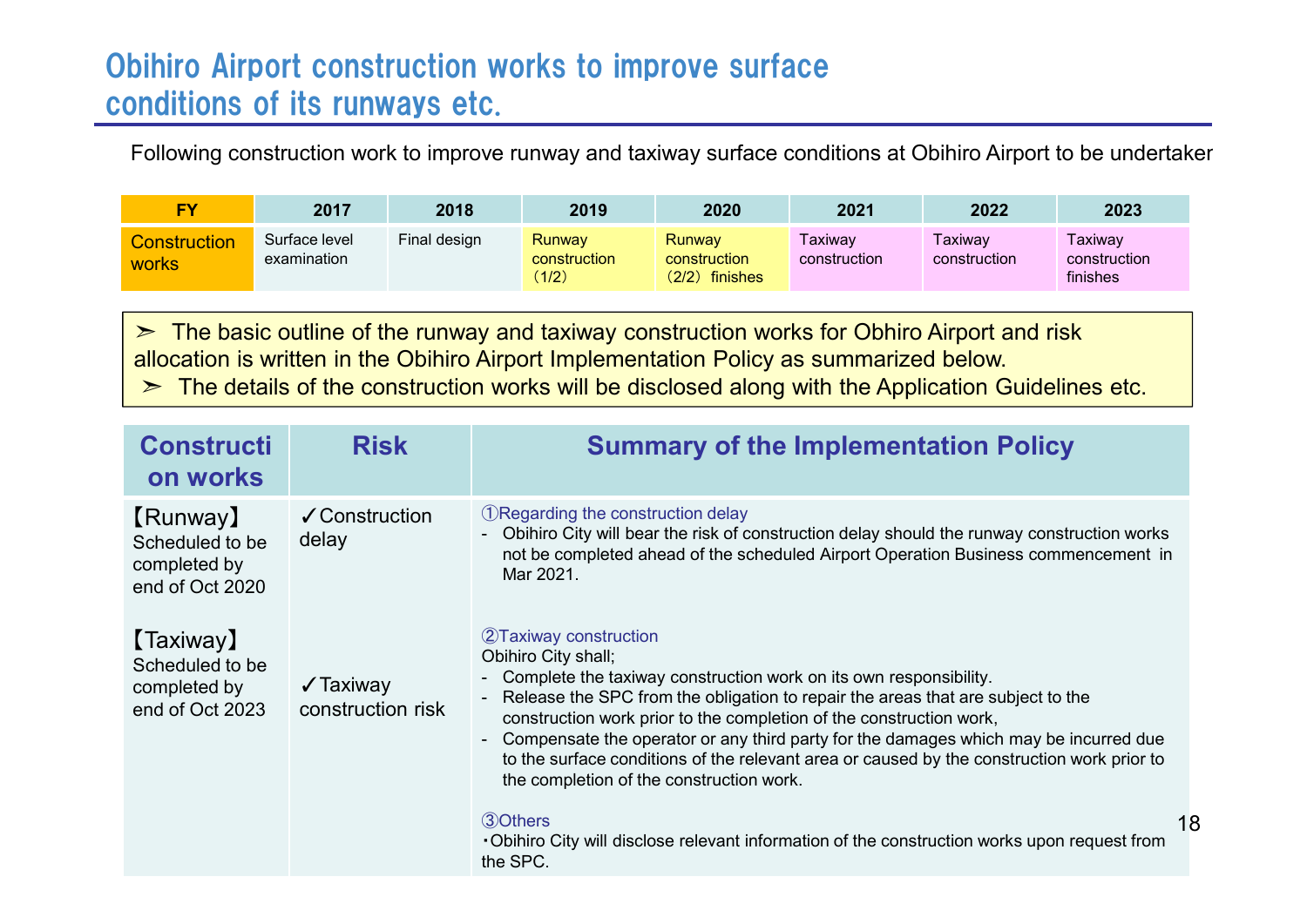# 7.Addressing other opinions in the Market Sounding Process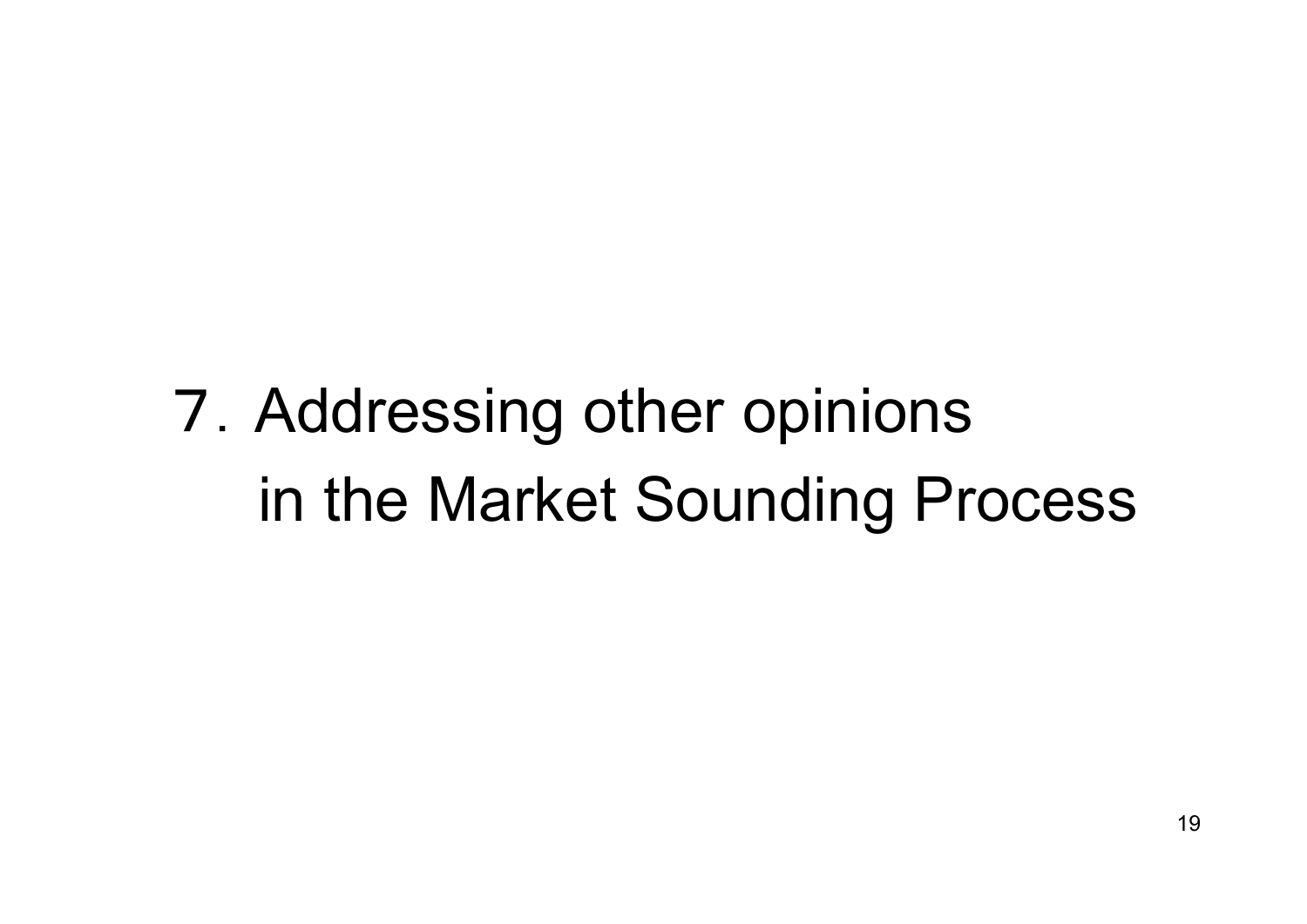### Addressing other opinions received in the Market Sounding Process

#### Simplifying the 1<sup>st</sup> Screening Process  $\bullet$

- $\mathcal{F}$ 1<sup>st</sup> Screening proposals to be centered around the Executive Plan and proposal concept with reduced amount of papers required for submission.
	- We will ask for a rough demand and business environment analysis (which we've not asked for in transactions prior to Kumamoto). The Executive Plan should be based on the results of these analysis and the identified tasks. The other items in the proposal shall be evaluated on its alignment with the Executive Plan.
- ② Brief description of the porposal
	- The presentation in the 1<sup>st</sup> screening process will be discarded and we envision that a brief description of the proposal be given using the Proposal Papers.
- 3 Addition of Consortium Members after the 1<sup>st</sup> screening
	- It is now possible to add Consortium Members after the 1<sup>st</sup> screening should such additions satisfy the conditions below.
		- i) Key Consortium Members designated in the 1<sup>st</sup> screening retain majority voting rights of the Consortium.

ⅱ)The added Consortium Member does not exceed the voting rights of the largest Key Consortium Member.

- For the 1<sup>st</sup> screening "track record" evaluations, only the track record of the Key Consortium Members shall be looked at.
- Participation requirement screening will be done for all the members of the Consortium in the 1<sup>st</sup> screening process, as well as for any added Consortium Member there after.

#### Disclosure documents in English

- $\Box$ The documents below will be provided in English in addition to other documents in prior transactions.
	- $\checkmark$ Selection Criteria
	- Documents in the Information Package which contain financial information.  $\checkmark$
	- Selected parts of the Due Diligence Reports  $\checkmark$
	- Index of disclosed information  $\checkmark$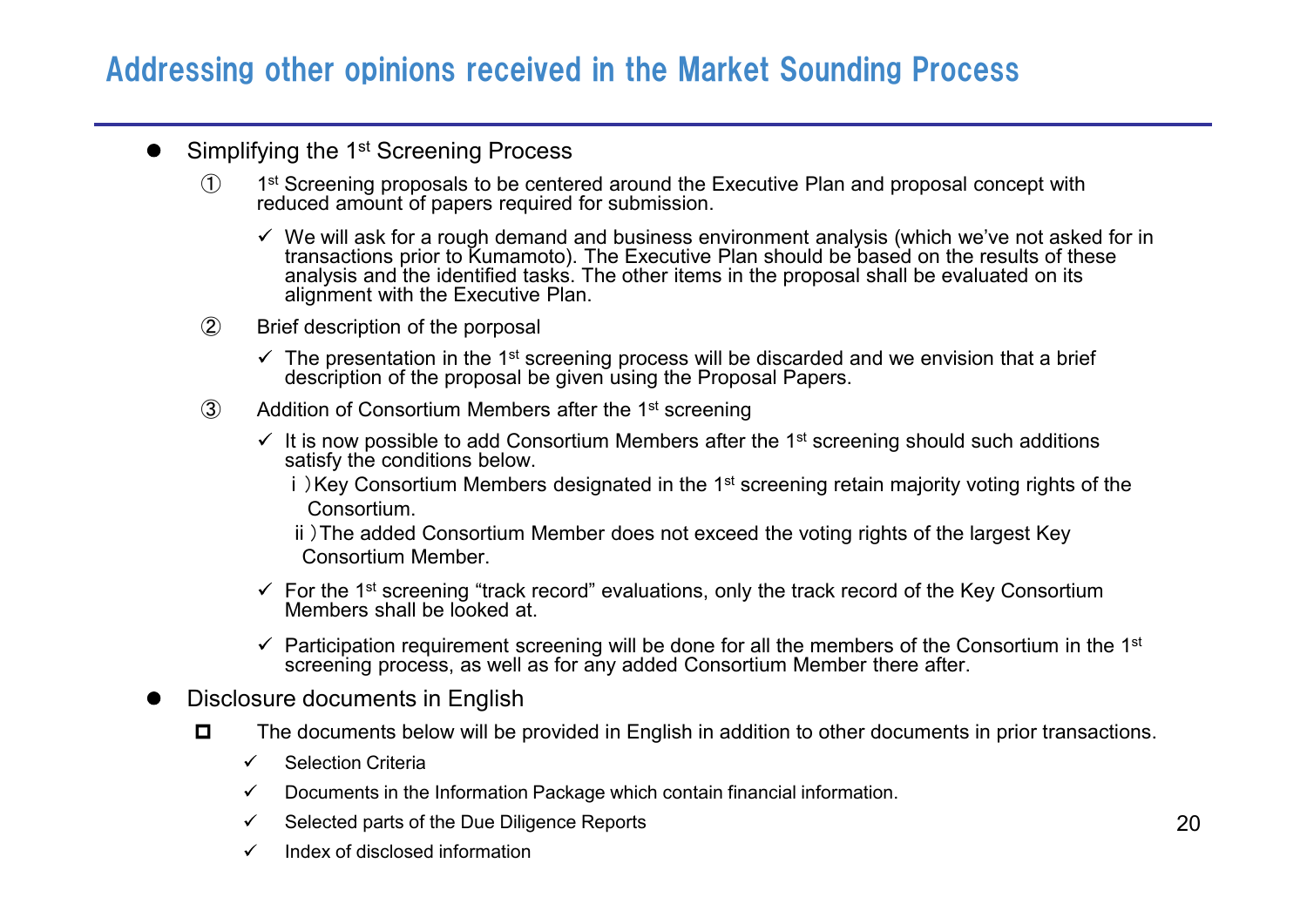#### Addressing other opinions (Participation requirements for Building Facility Operator)

The Building Facility Operator may participate in the bidding only if it spins off the Building Facility Business by way of a Company Split and it terminates the shareholding of the relevant local governments and satisfies all of the **conditions (i) through (v)**

(i) through (y) in the chart below denotes the conditions (i) through (y) on p52 of the Implementation Policy (MLIT)

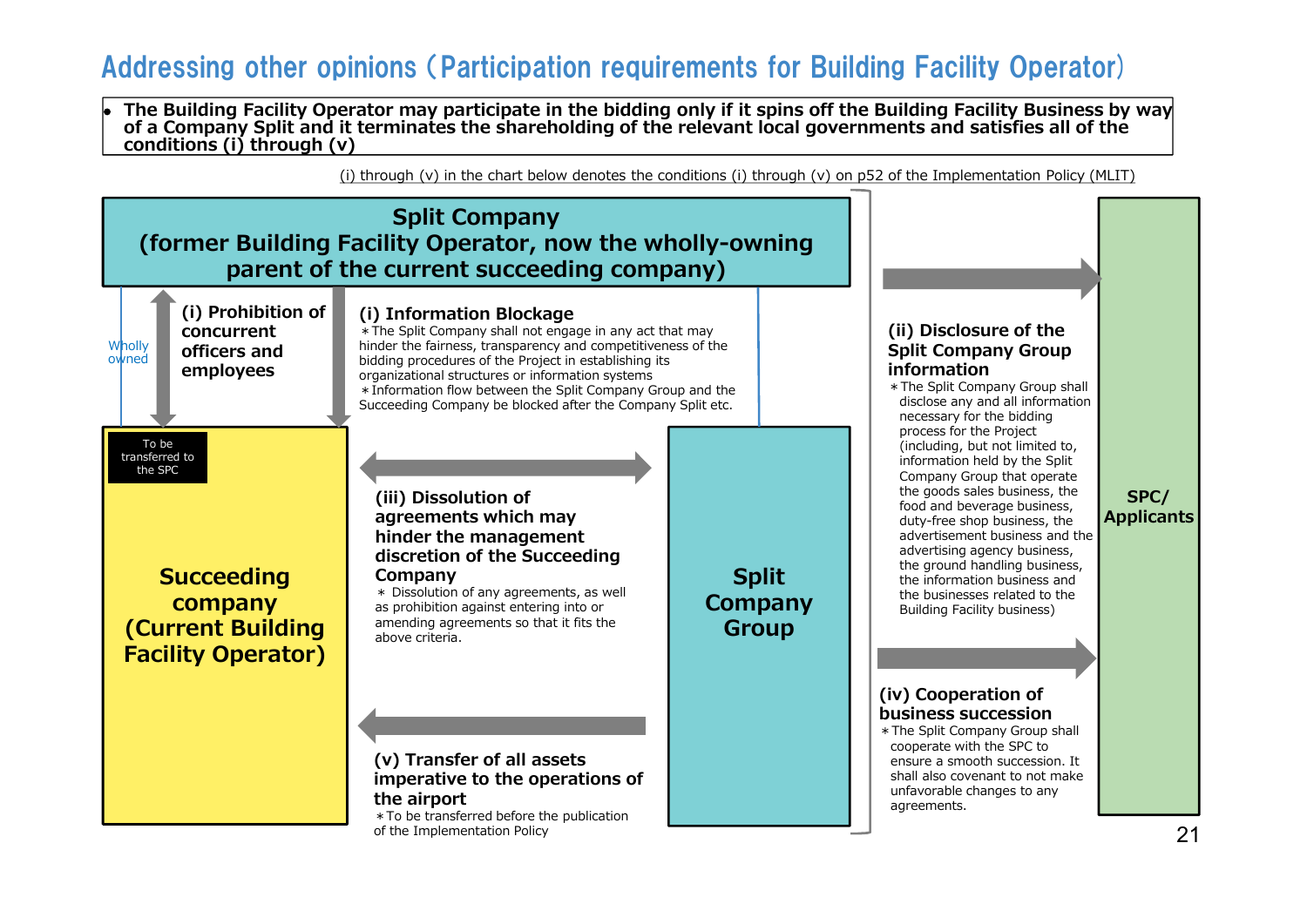#### Addressing other opinions (Participation requirements for Building Facility Operator)

The Split Group Company has made covenants to MLIT regarding the items in the Participation requirements in **the Implementation Policy. A Memorandum which covers these items has been submitted along with the necessary documents for the Company Split following clause 17 of the Airport Act**

Businesses of the Split Company Group (As of 1<sup>st</sup> March 2018)

| Split Company Group    |           | Disclosure<br>(information relevant to the operations for the airport)                                                                    | Condition (v)                                                                                                           |  |  |
|------------------------|-----------|-------------------------------------------------------------------------------------------------------------------------------------------|-------------------------------------------------------------------------------------------------------------------------|--|--|
|                        | Company A | Sales of Goods (3 souvenir shops)                                                                                                         | <b>Transfer to the Succeeding</b><br>Company all assets imperative                                                      |  |  |
| Sales of Goods         | Company B | Duty Free Sales (3 shops) $\%$ Transferred to the Split Company Sept 2017                                                                 | to the operations of the airport                                                                                        |  |  |
|                        | Company C | Sales of Goods (Delicatessen etc. 3shops)                                                                                                 |                                                                                                                         |  |  |
|                        |           | PR/Advertising, Advertising Agency                                                                                                        | Billboards with in the airport                                                                                          |  |  |
| Advertising,<br>Hotel, | Company D | Shop interior design / supervision :<br>Movie theater, Theme park (Doraemon, Hello Kitty Amusement Facility) .<br>Sale of Goods (3 shops) | <b>Amusement Facility Assets</b><br>"Doraemon Wakuwaku Skypark"<br>"Helllo Kitty Happy Flight"<br>"Sora Cinema Chitose" |  |  |
| Spa (Onsen)<br>etc.    | Company E | Hotel operator (Airport Hotel)<br>Spa (Shin Chitose Onsen)                                                                                | FIS TV, Terminal bus transfer                                                                                           |  |  |
|                        | Company F | Plant decoratinng<br>Sales of Goods (1Hokkaido souvenir shop):                                                                            | announcement system etc.                                                                                                |  |  |
| Airport Services       | Company G | <b>Building Maintenance</b><br>Office Maitenance and Utility Works<br>Power, Heat Supplier<br>.<br>: Leasing<br>Cleaning, Waste Disposal. | Power / Heating Generator systems                                                                                       |  |  |
|                        | Company H | Ground handling<br>:Information desk<br>-------------                                                                                     |                                                                                                                         |  |  |
|                        | Company I | Restaurant (5shops)                                                                                                                       |                                                                                                                         |  |  |

#### **Condition (iv) Cooperation of business succession**

The Split Company Group will cooperate with the Operating Right Holder / Preferred Negotiation Right Holder to ensure a smooth succession. Should the Operating Right Holder request services to be continually provided by the Split Company Group, it will not make unfavorable changes to any agreement aside from those that would be not be deemed without reason due to major changes in the business environment.

#### **Condition (ii) Disclosure of the Split Company Group information**

The Split Company Group shall provide to MLIT all relevant information regarding the operations of New Chitose Airport which is necessary to ensure a fair, transparent and competitive bidding process. This includes but is not limited to the information held by the Split Company Group undertaking the following airport related businesses. Sales of Goods, Restaurants, Duty Free Sales, PR/Advertising and Advertising Agency, Shop interior design / supervision, Power / Heat Supplier, Leasing, Cleaning, Waste Disposal, Ground handling, Information desk. The disclosed information will be updated.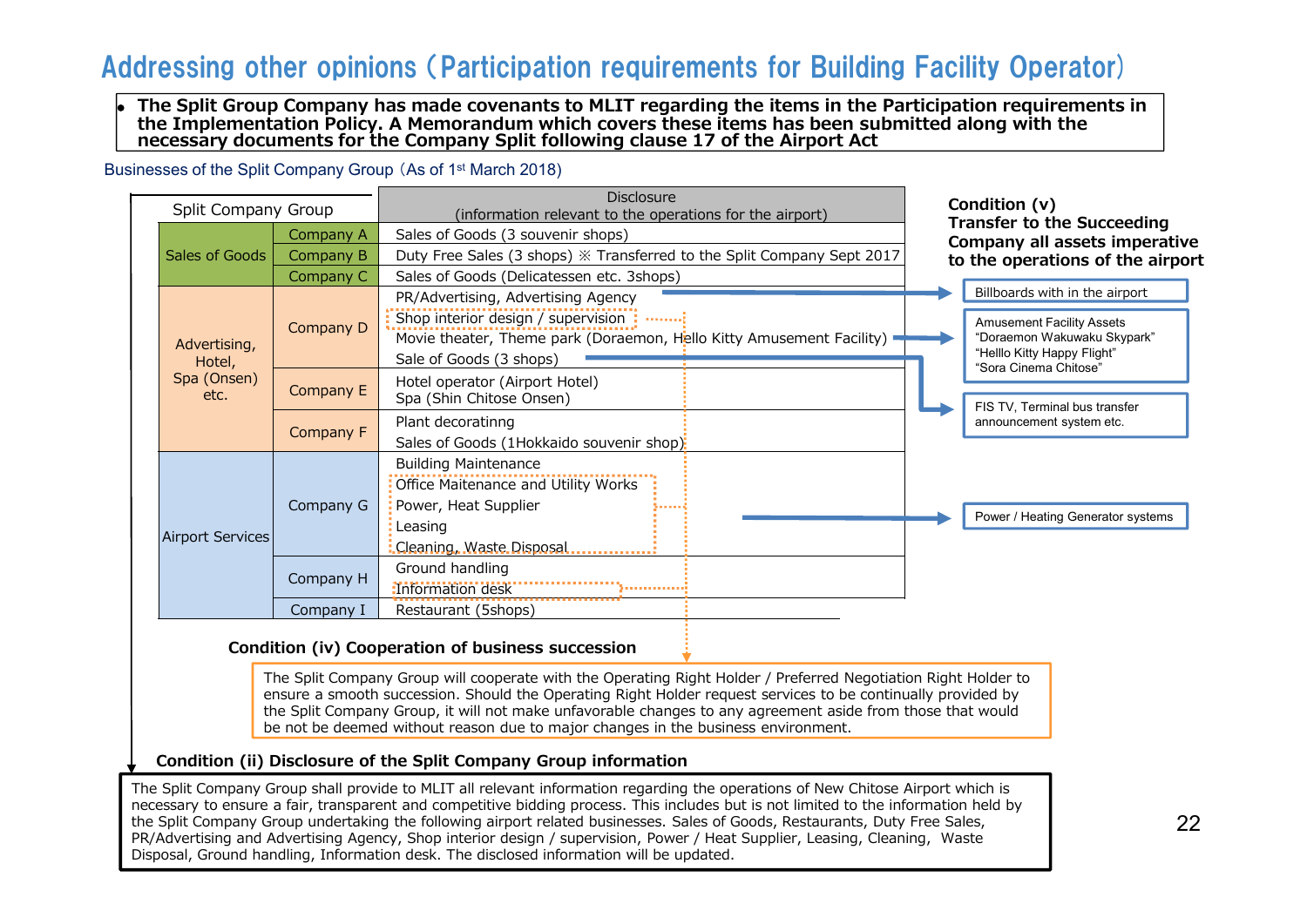# 8.Cancellation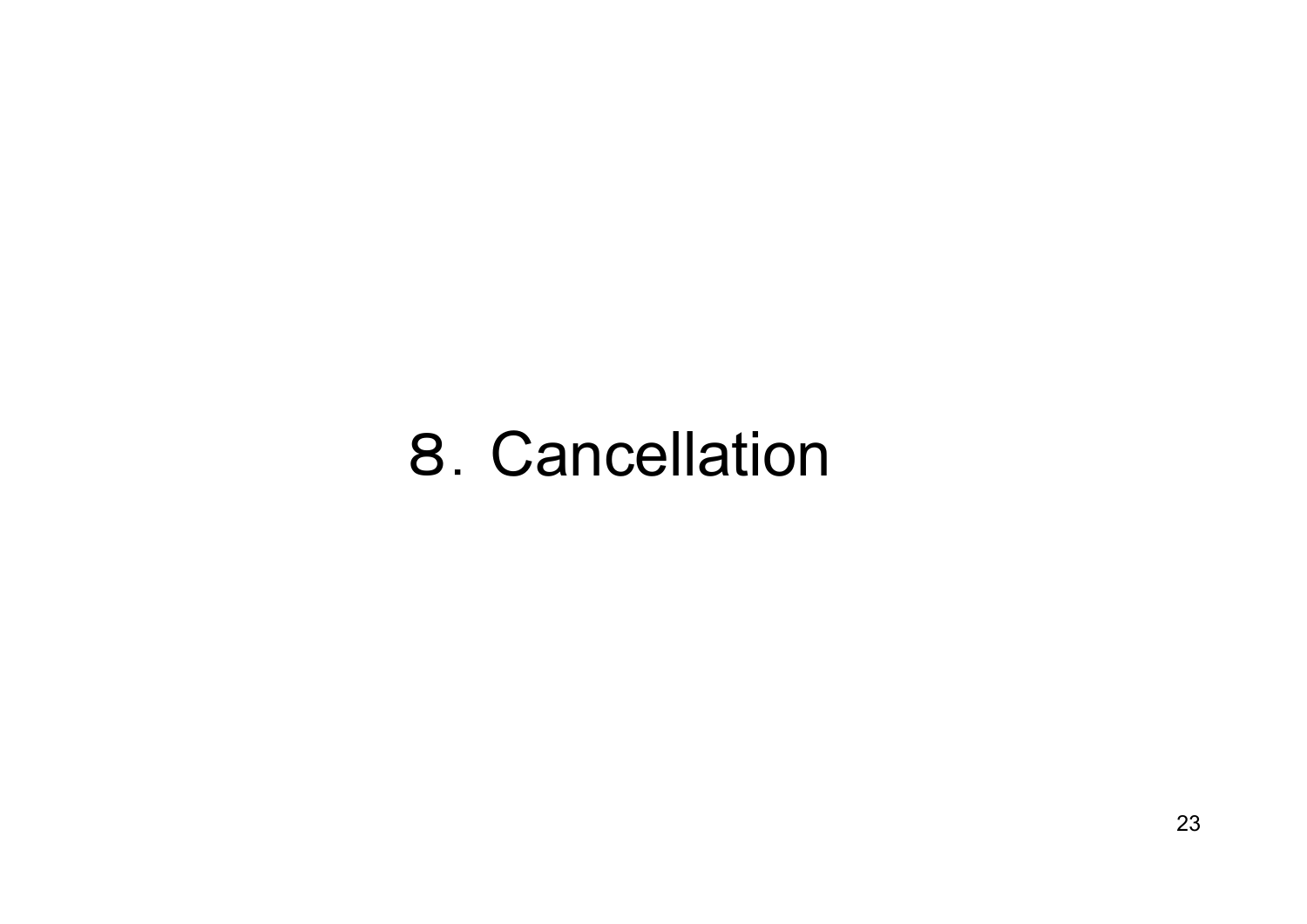## Addressing other opinions received in the Market Sounding Process (Cancellation of the Project Agreement)

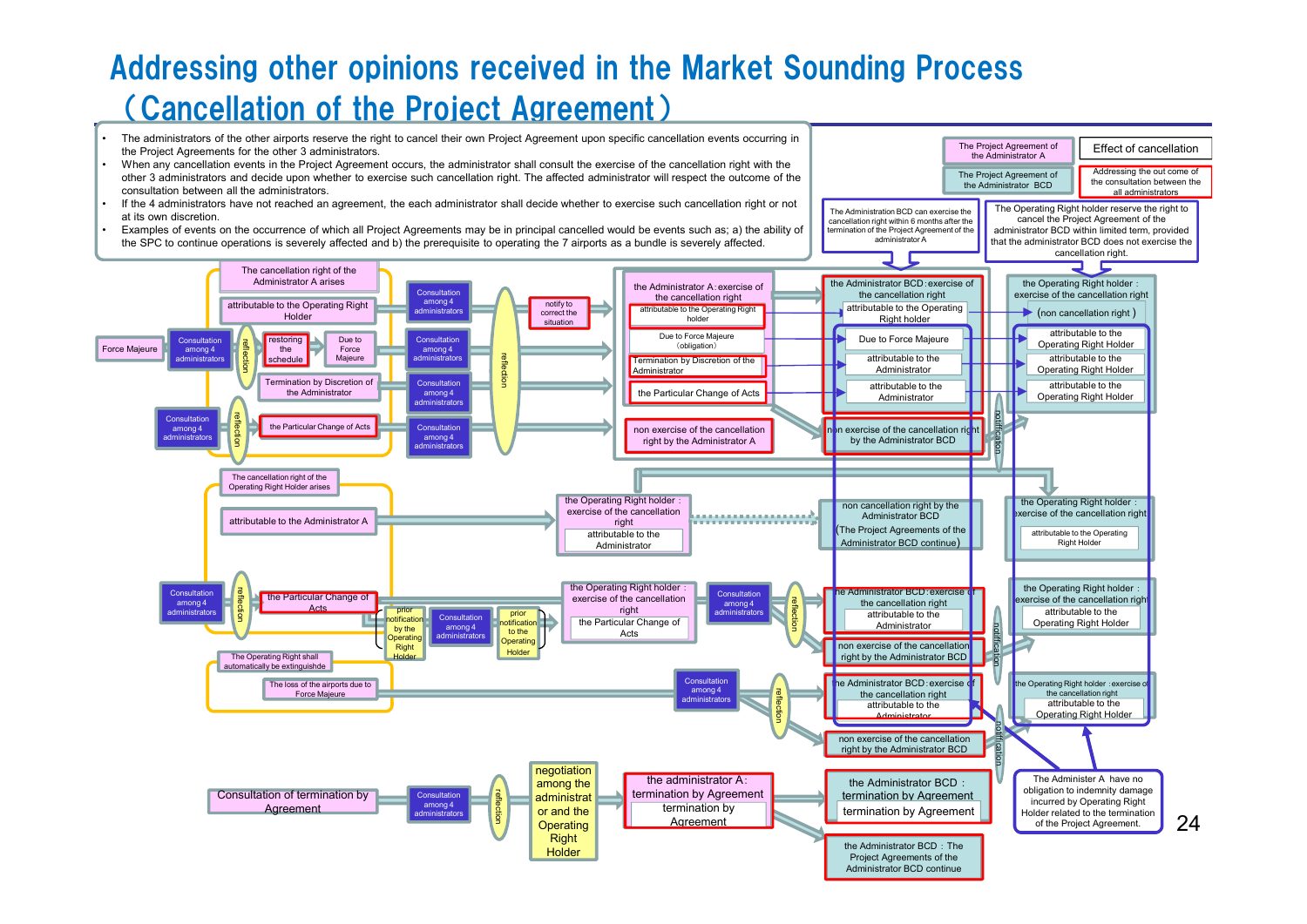## Addressing other opinions received in the Market Sounding Process (Cancellation of the Project Agreement) 【Case studies】

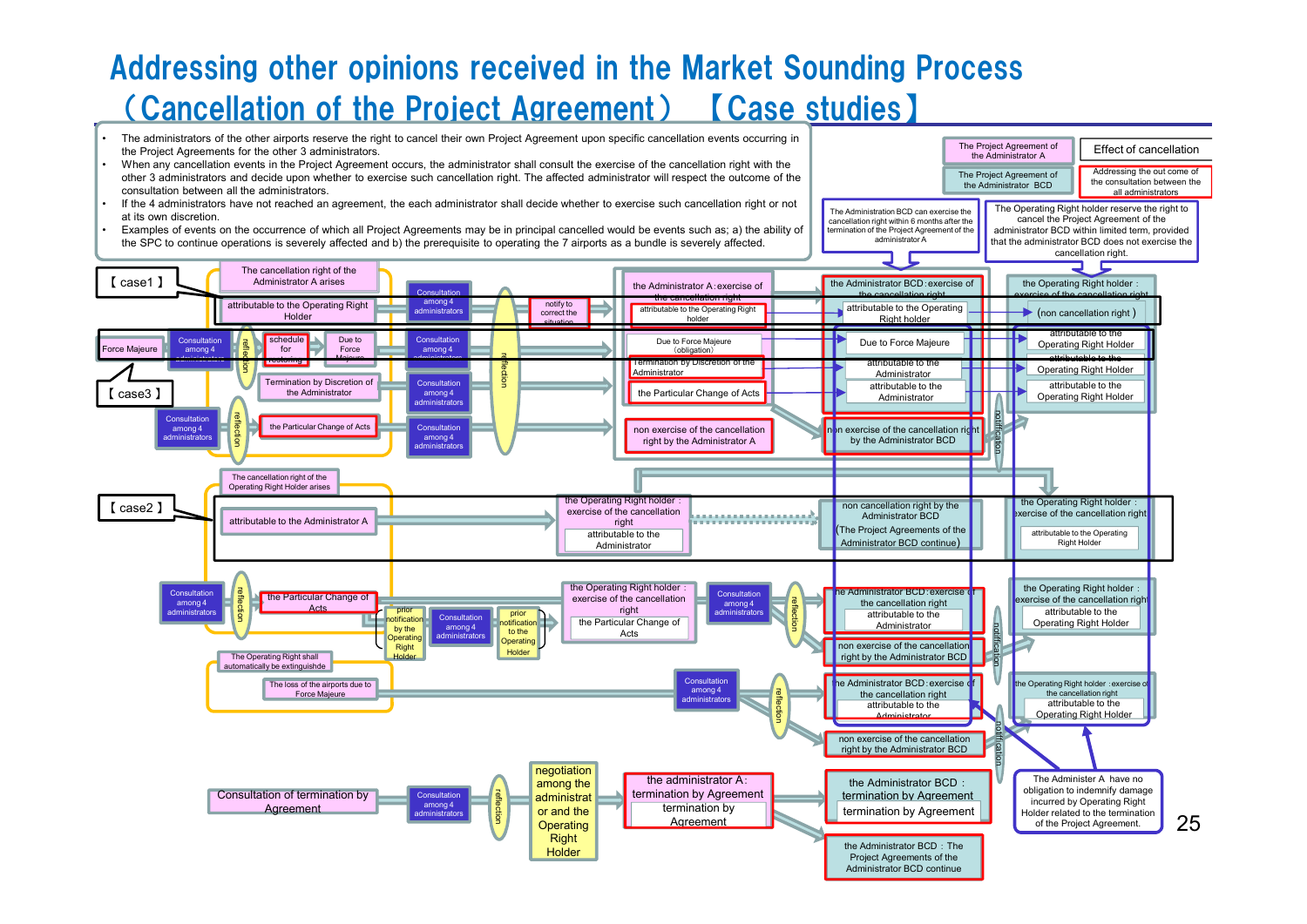#### 【CASE1】 Cancellation for reasons attributable to the Operating Right Holder



- ① When the Operating Right Holder breaches the Project Agreement with the Administrator A, the Administrator A reserves the right to cancel the Project Agreement provided that the Operating Right Holder does not correct such breach in spite of notification to remedy the situation.
- ② When the cancellation right arises, the 4 administrators consult on whether; a) Administrator provide a notification to remedy the situation, b) Administrator A exercise its right and c) whether Administrators BCD cancel their Project Agreements if Administrator A cancels its Project Agreement
- ③ Based on the consultation among the 4 administrators, Administrator A shall notify the Operating Right Holder to remedy the breach. If the Operating Right Holder does not remedy its breach in spite of the notification to remedy the situation, the Administrator A decides on whether exercising the cancellation right of the Project Agreement based on its outcome.
- ④ When Administrator A cancels the Project Agreement A for reasons attributable to the Operating Right Holder, the cancellation right of the Project Agreement BCD of the Administrator BCD arises.
- ⑤ The Administrator BCD decides on whether it exercises the cancellation right based on the outcome of the consultation among 4 administrators.
- ⑥ The Administration BCD may only exercise its cancellation rights within 6 months after the termination of the Project Agreement of the administrator A. Administrators BCD shall notify the Operating Right Holder when it decides not to exercise its cancellation right.
- ⑦ When Administrator BCD exercises the cancellation right, the effect of its exercise is same with cancellation for reasons attributable to the Operating Right Holder.(The Operating Right Holder shall indemnity the Administrator BCD)
- **She Constituted Transform of the Constituted States and Constitution** (Butcher Brandwin Buch)<br>8 When the Project Agreement A is canceled for reasons attributable to the Operating Right Holder, the Operating Right Holder d right to cancel the Project Agreements of Administrator BCD.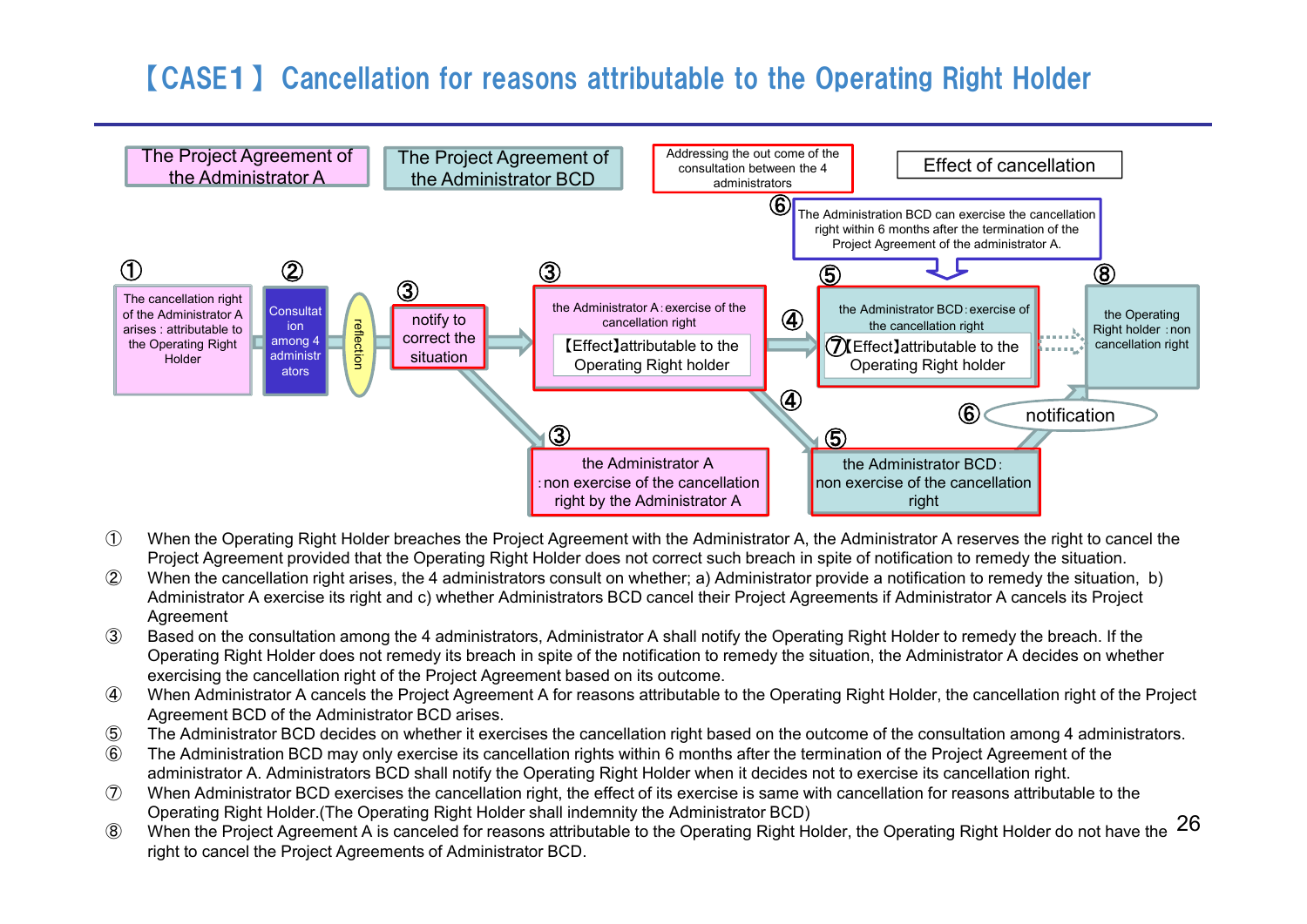## 【CASE2】 Cancellation for reasons attributable to the Administrator



- ① When Administrator A cancels the Project Agreement A for reasons attributable to Administrator A, Administrators BCD have no right to cancel the Project Agreement BCD.
- ② When the Operating Right Holder cancels the Project Agreement A for reasons attributable to the Administrator A, the cancellation right of the Project Agreement BCD of the Operating Right Holder arises.
- ③ When the Operating Right Holder exercises the cancellation right for reasons attributable to other airports in Hokkaido, the effect of its exercise is the same with the cancellation for reasons attributable to the Operating Right Holder.(The Operating Right Holder shall indemnity Administrators BCD)
- ④ Administrator A has no obligation to indemnify any damages incurred by the Operating Right Holder in indemnifying Administrator BCD related to the cancellation of each Project Agreement.